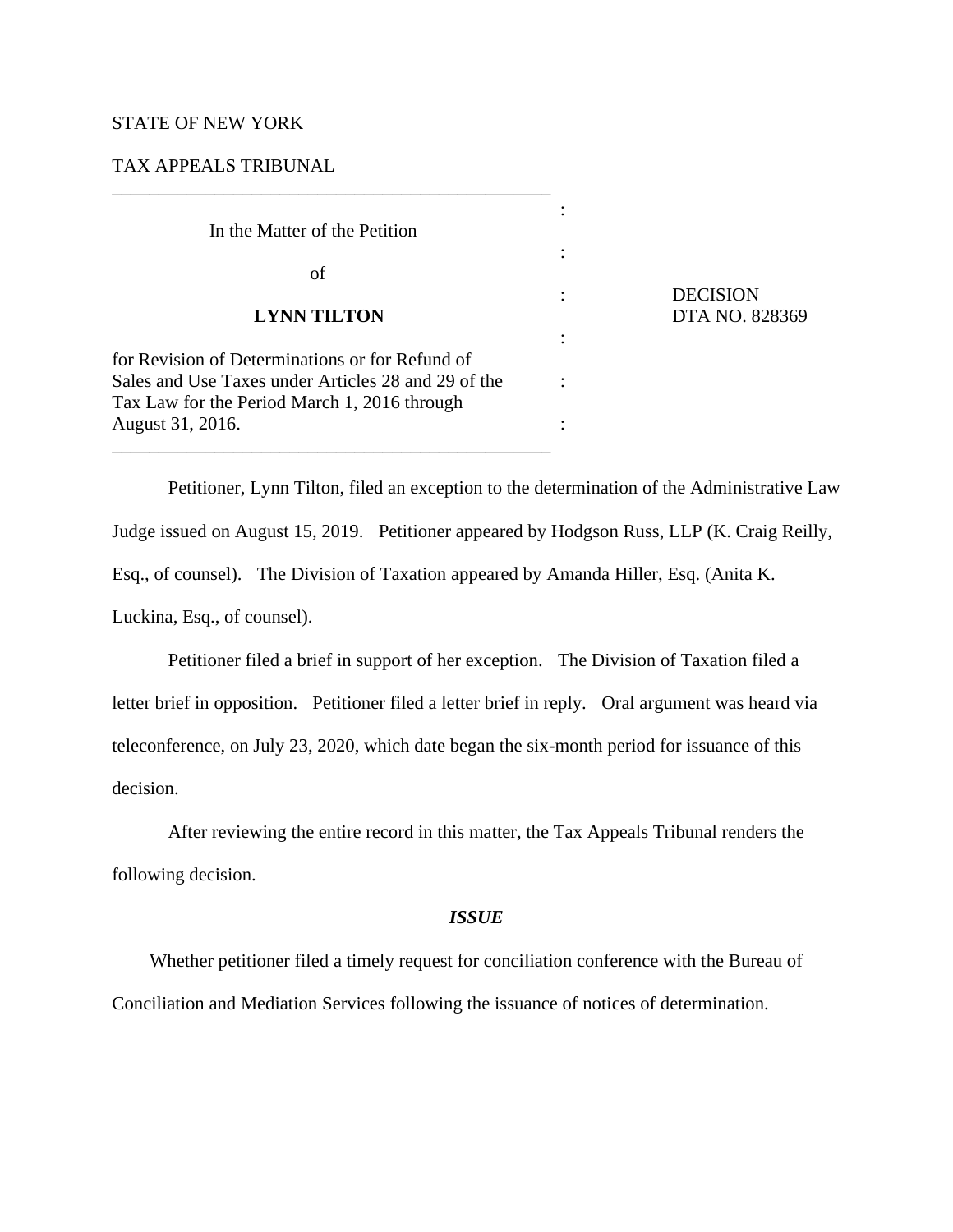### *FINDINGS OF FACT*

We find the facts as determined by the Administrative Law Judge except for findings of fact 1, 4, 5, and 11, which have been modified to more accurately reflect the record. We have also made additional findings of fact, numbered 12 and 13 herein. The Administrative Law Judge's findings of fact, the modified findings of fact and the additional findings of fact are set forth below.

1. The Division of Taxation (Division) brought a motion on March 6, 2019 for summary determination in its favor. The subject of the Division's motion is the timeliness of petitioner's protest of notices of determination, dated January 5, 2017, and bearing assessment identification numbers L-045919627 and L-045919628 (notices). The notices are addressed to petitioner, Lynn Tilton, at an address in Highland Beach, Florida.

2. On August 14, 2017, petitioner filed a request for conciliation conference with the Division's Bureau of Conciliation and Mediation Services (BCMS) in protest of the notices.

3. On September 1, 2017, BCMS issued a conciliation order dismissing request (conciliation order) to petitioner. The conciliation order determined that petitioner's protest of the notices was untimely and stated, in part:

> "The Tax Law requires that a request be filed within 90 days from the date of the statutory notice. Since the notice(s) was issued on January 5, 2017, but the request was not received until August 14, 2017, or in excess of 90 days, the request is late filed."

4. Petitioner filed a timely petition with the Division of Tax Appeals in protest of the conciliation order on September 15, 2017.

5. In support of the motion and to show proof of proper mailing of the notices, the Division provided, along with an affirmation of Anita K. Luckina, the following with its motion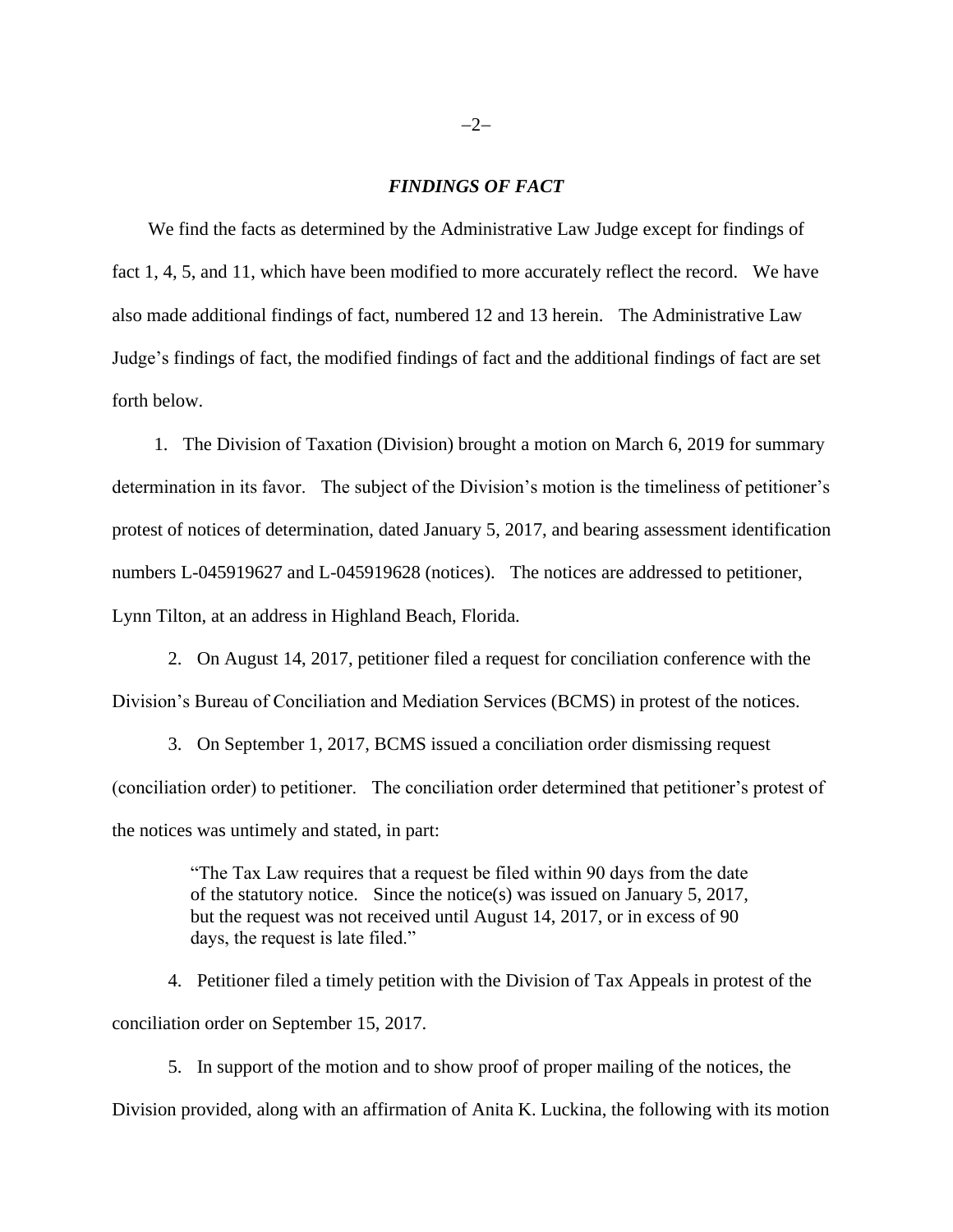papers: (i) an affidavit, dated December 11, 2018, of Deena Picard, a Data Processing Fiscal Systems Auditor 3 and the Acting Director of the Division's Management Analysis and Project Services Bureau (MAPS); (ii) a "Certified Record for Presort Mail - Assessments Receivable" (CMR) postmarked January 5, 2017; (iii) an affidavit, dated December 14, 2018, of Fred Ramundo, a supervisor in the Division's mail room; (iv) copies of the notices mailed to petitioner with the associated mailing cover sheets; (v) a copy of petitioner's request for conciliation conference, stamped as received by BCMS on August 14, 2017; (vi) a copy of the conciliation order issued by BCMS on September 1, 2017; and (vii) a copy of petitioner's 2015 New York State non-resident income tax return, form IT-203, dated October 15, 2016. The tax return dated October 15, 2016 was the last return filed with the Division by petitioner before the notices were issued.

6. The affidavit of Deena Picard, who has been in her current position since February 2006 and Acting Director since May 2017, sets forth the Division's general practice and procedure for processing statutory notices. Ms. Picard is the Acting Director of MAPS, which is responsible for the receipt and storage of CMRs, and is familiar with the Division's Case and Resource Tracking System (CARTS) and the Division's past and present procedures as they relate to statutory notices. Statutory notices are generated from CARTS and are predated with the anticipated date of mailing. Each page of the CMR lists an initial date that is approximately 10 days in advance of the anticipated date of mailing. Following the Division's general practice, this date was manually changed on the first and last pages of the CMR in the present case to the actual mailing date of "1/5/17." In addition, as described by Ms. Picard, generally all pages of the CMR are banded together when the documents are delivered into the possession of

−3−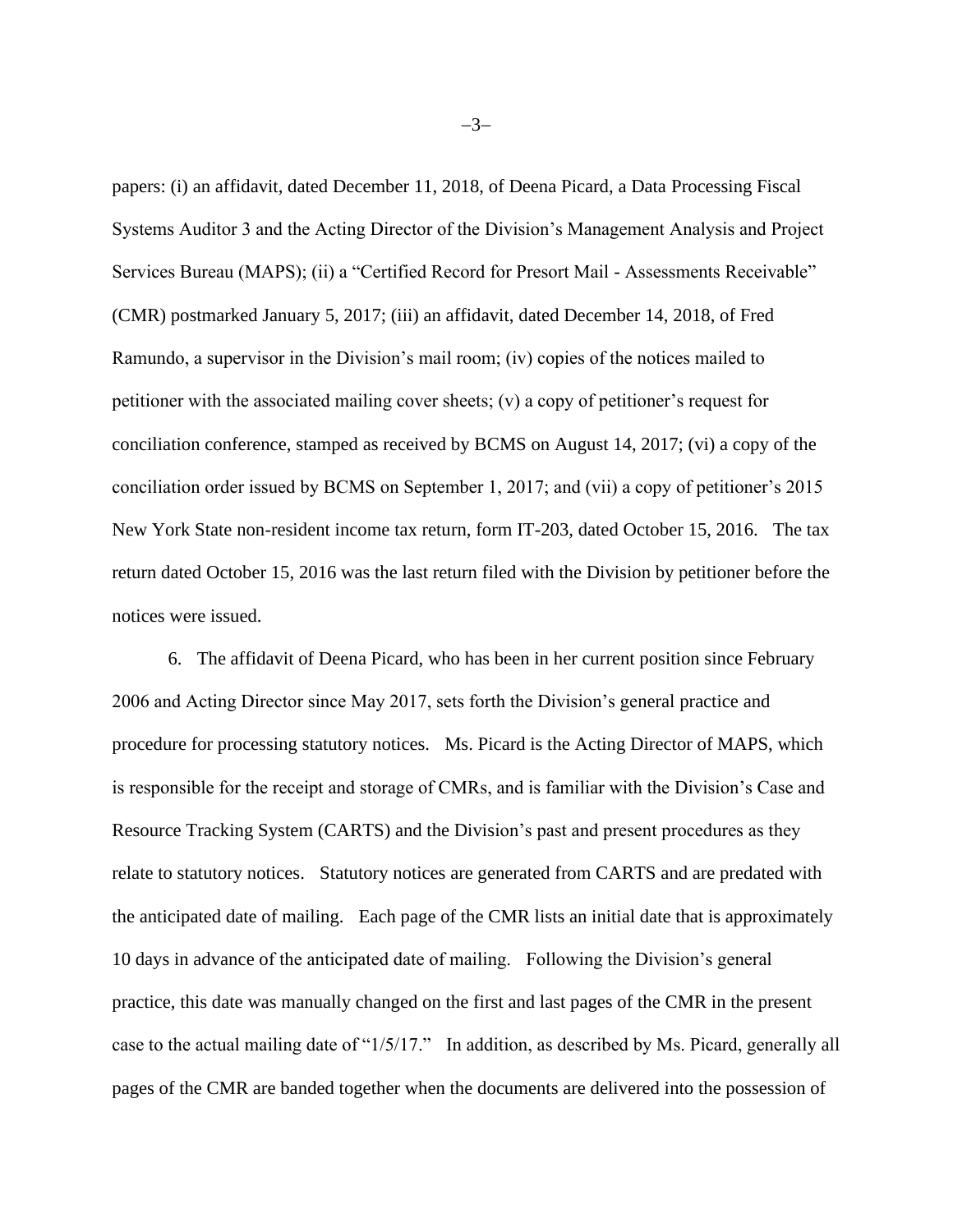the United States Postal Service (USPS) and remain so when returned to the Division. The pages of the CMR stay banded together unless otherwise ordered. The page numbers of the CMR run consecutively, starting with "PAGE: 1," and are noted in the upper right corner of each page.

7. All notices are assigned a certified control number. The certified control number of each notice is listed on a separate one-page mailing cover sheet, which also bears a bar code, the mailing address and the Departmental return address on the front, and taxpayer assistance information on the back. The certified control number is also listed on the CMR under the heading entitled "Certified No." The CMR lists each notice in the order the notices are generated in the batch. The assessment numbers are listed under the heading "Reference No." The names and addresses of the recipients are listed under "Name of Addressee, Street, and PO Address."

8. The CMR in the present matter consists of 29 pages and lists 312 certified control numbers along with corresponding assessment numbers, names and addresses. Each page of the CMR includes 11 such entries with the exception of page 29, which contains four entries. Ms. Picard notes that the copy of the CMR that is attached to her affidavit has been redacted to preserve the confidentiality of information relating to taxpayers who are not involved in this proceeding. A USPS representative affixed a postmark, dated January 5, 2017, to each page of the CMR, wrote the number "312" on page 29 next to the heading "Total Pieces Received at Post Office," and initialed or signed page 29.

9. Page 26 of the CMR indicates that a notice with certified control number 7104 1002 9730 0069 3734 and reference number L-045919627 was mailed to petitioner at the Highland

−4−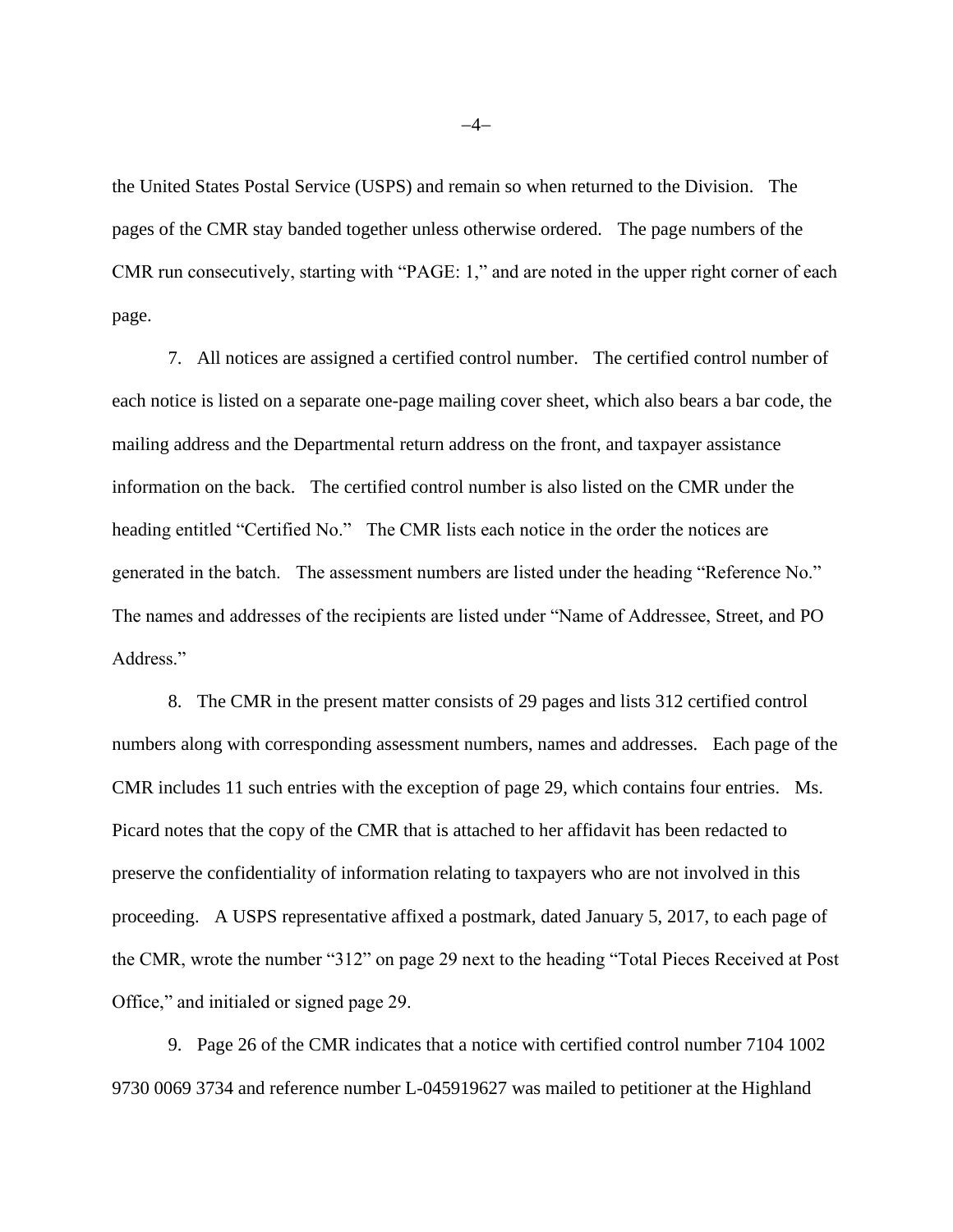Beach, Florida, address listed on the notice. The corresponding mailing cover sheet, attached to the Picard affidavit as exhibit "B," bears this certified control number and petitioner's name and address as noted. Page 27 of the CMR indicates that a notice with certified control number 7104 1002 9730 0069 3741 and reference number L-045919628 was mailed to petitioner at the Highland Beach, Florida, address listed on the notice. The corresponding mailing cover sheet, also attached to the Picard affidavit as exhibit "B," bears this certified control number and petitioner's name and address as noted.

10. The affidavit of Fred Ramundo, a supervisor in the Division's mail room, describes the mail room's general operations and procedures. Mr. Ramundo has been in this position since 2013 and, as a result, is familiar with the practices of the mail room with regard to statutory notices. The mail room receives the notices and places them in an "Outgoing Certified Mail" area. Mr. Ramundo confirms that a mailing cover sheet precedes each notice. A staff member receives the notices and mailing cover sheets and operates a machine that puts each notice and mailing cover sheet into a windowed envelope. Staff members then weigh, seal and place postage on each envelope. The first and last pieces of mail are checked against the information on the CMR. A clerk then performs a random review of up to 30 pieces listed on the CMR, by checking those envelopes against the information listed on the CMR. A staff member then delivers envelopes and the CMR to one of the various USPS branches located in the Albany, New York, area. A USPS employee affixes a postmark and also places his or her initials or signature on the CMR, indicating receipt by the post office. The mail room further requests that the USPS either circle the total number of pieces received or indicate the total number of pieces received by writing the number on the CMR. Each page of the CMR in exhibit "A" of the

−5−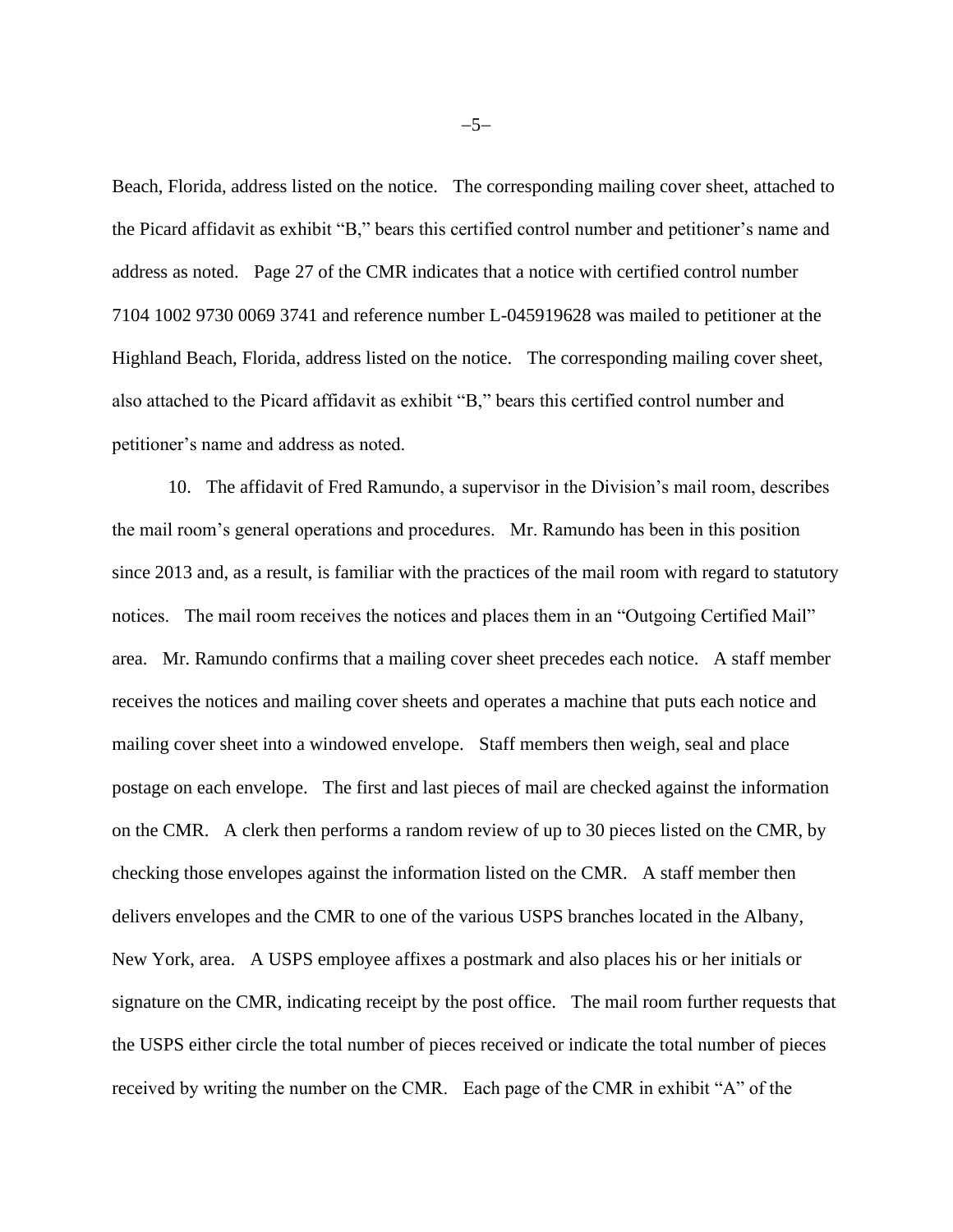Picard affidavit contains a USPS postmark of January 5, 2017. On page 29, corresponding to "Total Pieces and Amounts," is the preprinted number 312 and next to "Total Pieces Received At Post Office" is the handwritten entry "312." There is a set of initials or signature on page 29. According to the Picard and Ramundo affidavits, copies of the notices were mailed to petitioner on January 5, 2017 as claimed.

11. In petitioner's response in opposition to the Division's motion, petitioner provided, along with the affirmation of K. Craig Reilly, the following: (i) a copy of a Freedom of Information Law (FOIL) request made to the Division's Records Access Officer dated March 8, 2019; (ii) the Division's reply to the FOIL request dated April 22, 2019; (iii) pages from the USPS's Domestic Mail Manual from USPS.com; and (iv) an undated, USPS tracking sheet for certified control numbers 71041002973000693741 and 710410029973000693734. The USPS tracking sheet was obtained from the USPS website (www. usps.com) sometime between April 22, 2019 and May 20, 2019. This tracking sheet states:

"Label created, not yet in system.

A status update is not yet available on your package. It will be available when the shipper provides an update or the package is delivered to USPS. Check back soon."

12. Also, in the affirmation of K. Craig Reilly, petitioner's representative affirms that between the dates of April 22, 2019 and May 20, 2019, he called the USPS Customer Care Center and verbally requested tracking information for the same certified control numbers. The USPS automated telephone tracking system informed petitioner's representative that "More information will be available when the US Postal Service actually receives the package . . . ."

13. In petitioner's response in opposition to the Division's motion, petitioner provided a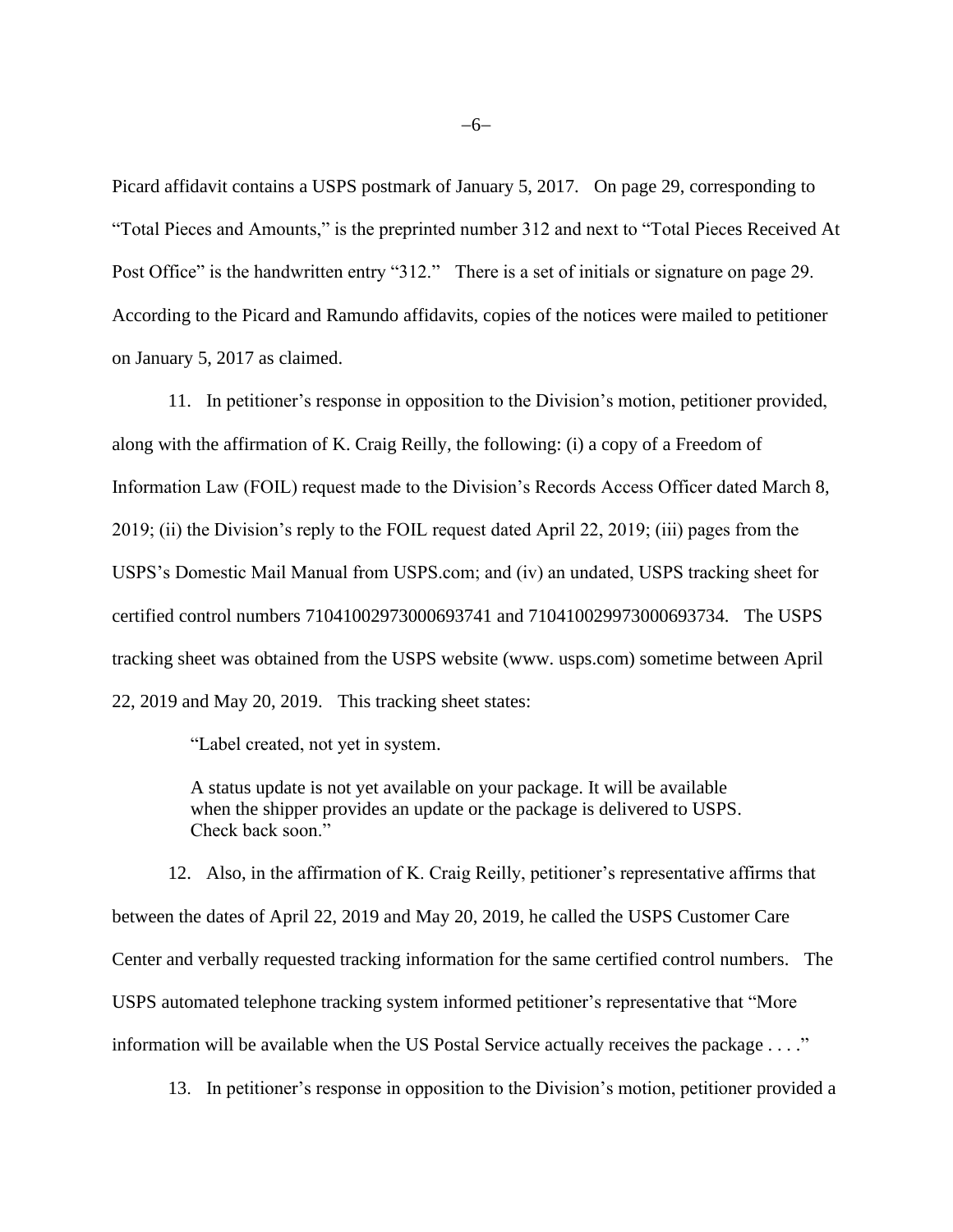sworn affidavit indicating that she never received the notices by certified or registered mail.

### *THE DETERMINATION OF THE ADMINISTRATIVE LAW JUDGE*

The Administrative Law Judge began by reviewing the standards for granting a motion for summary determination. Next, the Administrative Law Judge reviewed the well-established rules to determine the timeliness of a request for conciliation conference or a petition. The Administrative Law Judge noted that when the timeliness of a request for conciliation conference or a petition is at issue, the Division has the burden to establish the fact and date of mailing of a notice or notices to petitioner's last known address. Upon review of the Division's evidence, the Administrative Law Judge concluded that the Division has offered proof sufficient to establish the mailing of the statutory notices to petitioner's last known address on January 5, 2017. The Administrative Law Judge found that the Division proved its standard mailing procedure through the affidavits submitted by Ms. Picard and Mr. Ramundo. The Administrative Law Judge also found that those affidavits, along with the properly completed CMR, showed that such procedure was followed in this specific case. The Administrative Law Judge concluded that the statutory notices were properly mailed to petitioner's last known address; that is, the address listed on petitioner's 2015 New York income tax return.

The Administrative Law Judge next observed that the proper mailing of a notice of determination is presumptive evidence of receipt by the taxpayer. She further noted that a taxpayer has the right to rebut the presumption; however, any such rebuttal must consist of more than a mere denial of receipt. The Administrative Law Judge concluded that petitioner failed to produce evidence that establishes a material, arguable issue of fact regarding the Division's mailing of the notices in order to require a hearing.

−7−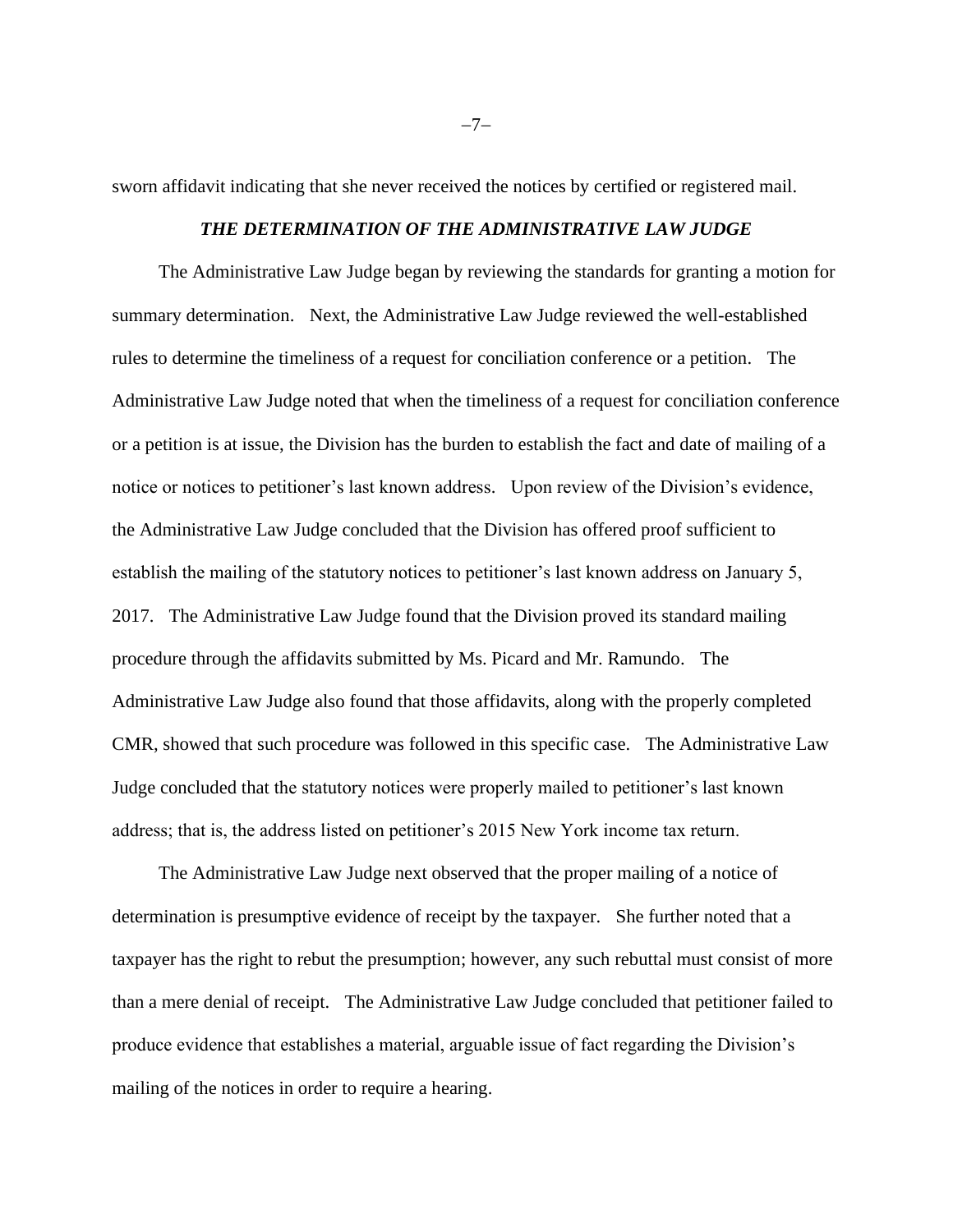The Administrative Law Judge rejected petitioner's allegation that the Division failed to properly mail the notices and concluded that the USPS tracking information submitted by petitioner in opposition to the motion lacked an evidentiary foundation. She found that the USPS tracking information does not raise a material question of fact regarding the Division's mailing of the statutory notices without information regarding the use of certified control numbers and an explanation of the statements included in the tracking information. She observed that certified control numbers are 20 digits in length and can be used more than once. She found that the tracking information produced by petitioner merely indicates that no delivery information was available for those particular certified control numbers at the time of petitioner's search.

Based on the issuance date of the notices mailed to petitioner and the filing date of the request for conciliation conference, the Administrative Law Judge determined that petitioner's conference request was untimely, and she granted the Division's motion for summary determination.

#### *ARGUMENTS ON EXCEPTION*

As she did in the proceeding below, petitioner argues that the USPS tracking information she submitted constitutes relevant and material documentation establishing that the subject notices were not delivered to the USPS by the Division and that the USPS did not receive the certified mail packages containing the notices. Petitioner contends that this evidence controverts the Division's proof and raises a material question of fact as to whether the notices were properly mailed by the Division.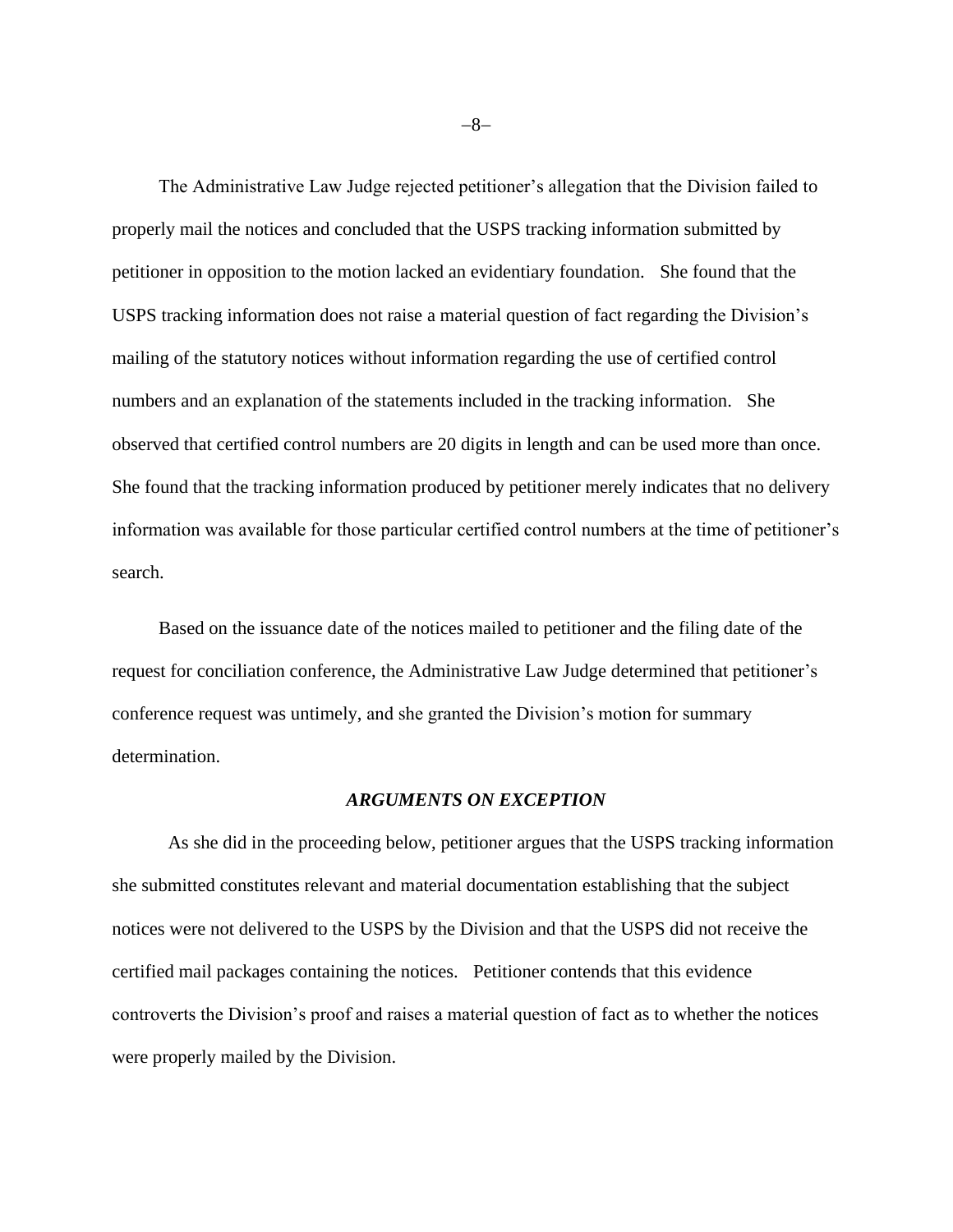Petitioner next argues that she has also raised a material and triable issue of fact as to whether she received the notices. Petitioner contends that the Division has produced no evidence of actual receipt by petitioner and given that the issue of actual receipt remains in dispute, the motion must be denied. Petitioner contends that the Administrative Law Judge failed to give proper weight to her sworn affidavit and that courts may not weigh the credibility of affiants on a motion for summary judgment unless it appears the issues are not genuine. Petitioner asserts that affidavits that raise valid questions of fact are sufficient to defeat a motion for summary determination. Furthermore, petitioner maintains that under the rules for the conduct of hearings before administrative law judges, an evidentiary foundation is not required for the USPS tracking information that she has submitted. Nevertheless, although not required, petitioner contends that she has presented such a foundation through her affidavit, her attorney's affirmation and the other documents presented in the proceeding below. Petitioner objects to the Administrative Law Judge's conclusion that USPS certified control numbers can be used more than once. Petitioner argues that no evidence exists in the record to support that conclusion and the Division had made no such claim in its motion. Petitioner argues that the Administrative Law Judge and the Division rely on hypothetical justifications to dismiss petitioner's evidence when, in fact, the evidence in this matter must be viewed in a manner most favorable to petitioner as the party opposing a motion for summary determination. Petitioner argues that summary determination is not the proper forum for resolving unsettled issues regarding USPS record keeping or the potential reuse of certified control numbers.

In opposition to the exception, the Division argues that the Administrative Law Judge correctly determined that petitioner failed to timely file a request for a conciliation conference

−9−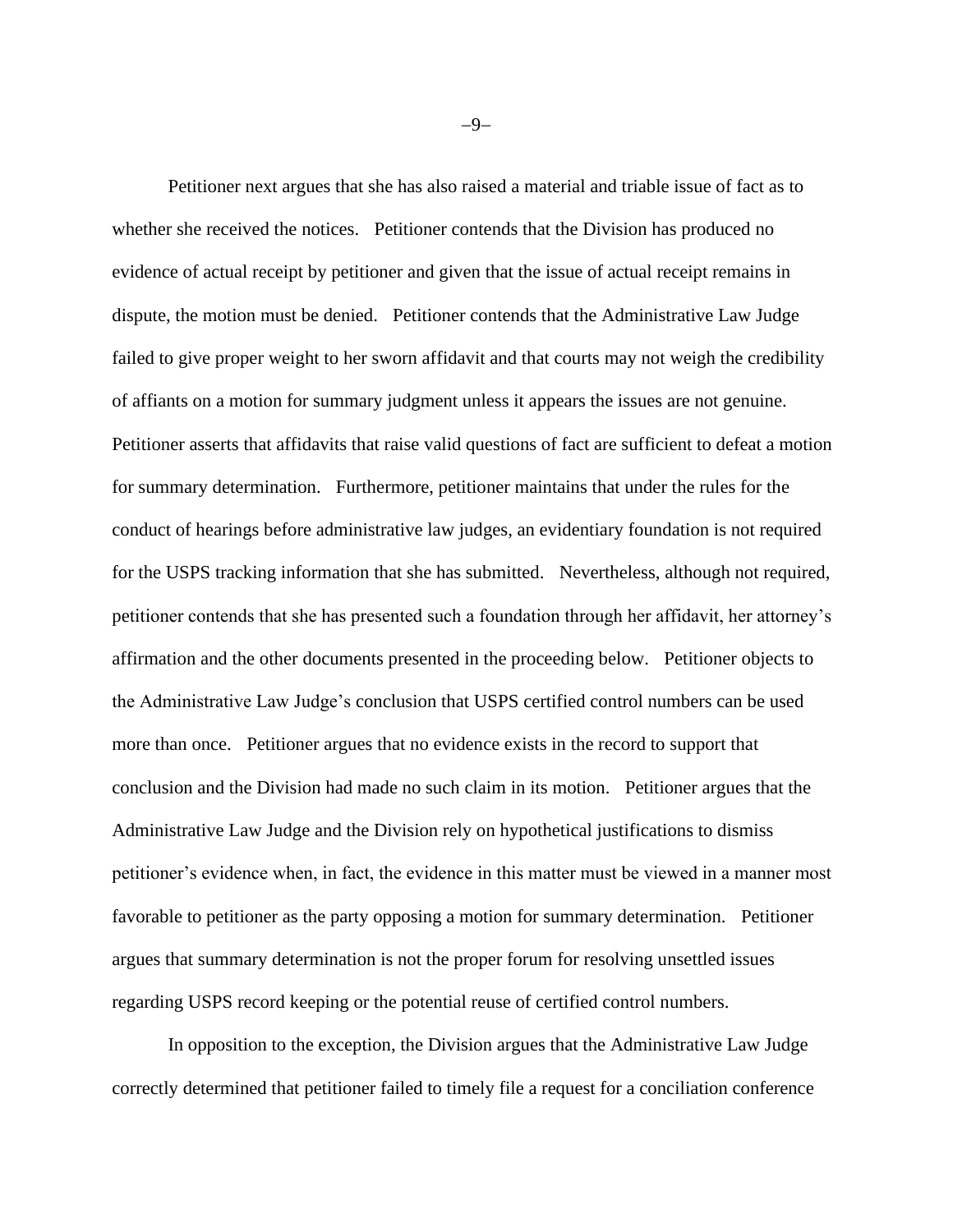with the Division's BCMS following the Division's proper issuance of notices to petitioner. It contends that the Administrative Law Judge correctly determined that petitioner did not rebut the statutory presumption of receipt.

The Division argues that it provided uncontroverted documentary proof that it delivered the notices to the USPS. In response to petitioner's assertions, the Division maintains that the tracking information obtained from the USPS by petitioner is not evidence of the Division's failure to deliver the notices to the USPS, but a function of the timing of petitioner's request for tracking information. The Division contends that USPS published policy is to maintain tracking information for certified and registered mail for only a period of two years. The Division asserts that the USPS tracking information submitted by petitioner was generated more than two years after the subject notices were issued. As such, it argues that, absent additional information from the USPS, it is unlikely that the tracking information submitted by petitioner is relevant to the subject notices. It asserts that questionable tracking information cannot raise material doubt as to whether the notices were delivered to the USPS when, as in this case, a USPS employee certified on the relevant mail log that they were received. It further contends that petitioner's affidavit merely denies receipt and, without more, is insufficient to rebut the presumption of receipt of the notices.

#### *OPINION*

We note that the petition in this matter was filed with the Division of Tax Appeals within 90 days of the issuance of the conciliation order dismissing petitioner's request for a conciliation conference and, as such, the Division of Tax Appeals has jurisdiction over the petition (*see* [Tax](http://www.westlaw.com/Link/Document/FullText?findType=L&pubNum=1000144&cite=NYTXS170&originatingDoc=Ie4dc746aee4011e8bc5b825c4b9add2e&refType=LQ&originationContext=document&vr=3.0&rs=cblt1.0&transitionType=DocumentItem&contextData=(sc.Search))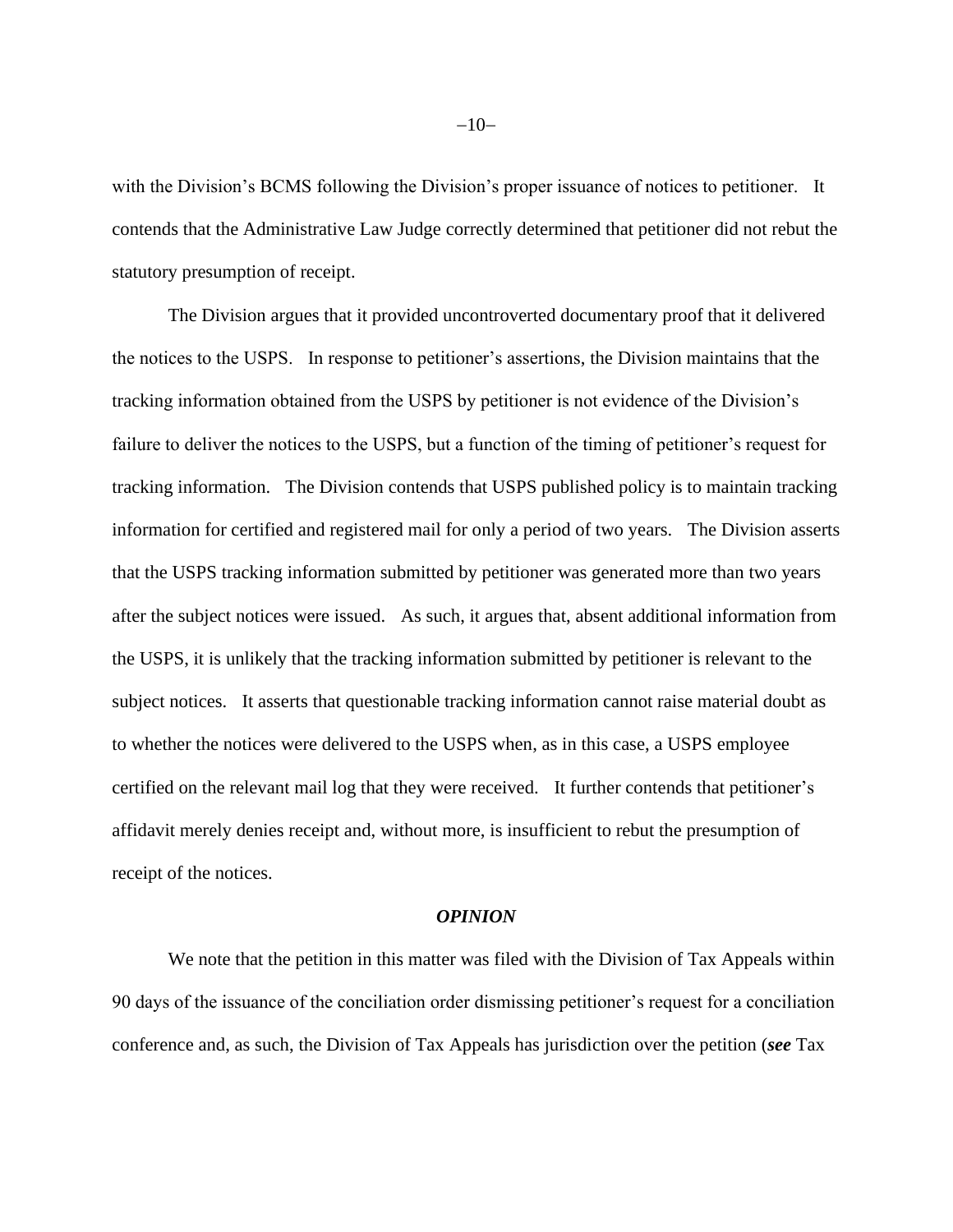[Law §§ 170](http://www.westlaw.com/Link/Document/FullText?findType=L&pubNum=1000144&cite=NYTXS170&originatingDoc=Ie4dc746aee4011e8bc5b825c4b9add2e&refType=LQ&originationContext=document&vr=3.0&rs=cblt1.0&transitionType=DocumentItem&contextData=(sc.Search)) [3-a] [a], [e] and 2006 [4]; *Matter of Novar TV & Air Conditioner Sales & Serv., Inc.*, Tax Appeals Tribunal, May 23, 1991).

A motion for summary determination "shall be granted if, upon all the papers and proof submitted, the administrative law judge finds that it has been established sufficiently that no material and triable issue of fact is presented and that the administrative law judge can, therefore, as a matter of law, issue a determination in favor of any party" [\(20 NYCRR 3000.9](http://www.westlaw.com/Link/Document/FullText?findType=L&pubNum=1013028&cite=20NYADC3000.9&originatingDoc=Ie4dc746aee4011e8bc5b825c4b9add2e&refType=LQ&originationContext=document&vr=3.0&rs=cblt1.0&transitionType=DocumentItem&contextData=(sc.Search)) [b] [1]). Such a motion is subject to the same provisions as a motion for summary judgment pursuant to [CPLR 3212](http://www.westlaw.com/Link/Document/FullText?findType=L&pubNum=1000059&cite=NYCPR3212&originatingDoc=Ie4dc746aee4011e8bc5b825c4b9add2e&refType=LQ&originationContext=document&vr=3.0&rs=cblt1.0&transitionType=DocumentItem&contextData=(sc.Search)) [\(20 NYCRR 3000.9](http://www.westlaw.com/Link/Document/FullText?findType=L&pubNum=1013028&cite=20NYADC3000.9&originatingDoc=Ie4dc746aee4011e8bc5b825c4b9add2e&refType=LQ&originationContext=document&vr=3.0&rs=cblt1.0&transitionType=DocumentItem&contextData=(sc.Search)) [c]). Thus, the movant for summary determination "must make a prima facie showing of entitlement to judgment as a matter of law, tendering sufficient evidence to eliminate any material issues of fact from the case" (*[Winegrad v New York Univ.](http://www.westlaw.com/Link/Document/FullText?findType=Y&serNum=1985108872&pubNum=0000605&originatingDoc=Ie4dc746aee4011e8bc5b825c4b9add2e&refType=RP&fi=co_pp_sp_605_853&originationContext=document&vr=3.0&rs=cblt1.0&transitionType=DocumentItem&contextData=(sc.Search)#co_pp_sp_605_853)  Med. Ctr.*[, 64 NY2d 851, 853 \[1985\]](http://www.westlaw.com/Link/Document/FullText?findType=Y&serNum=1985108872&pubNum=0000605&originatingDoc=Ie4dc746aee4011e8bc5b825c4b9add2e&refType=RP&fi=co_pp_sp_605_853&originationContext=document&vr=3.0&rs=cblt1.0&transitionType=DocumentItem&contextData=(sc.Search)#co_pp_sp_605_853), citing *[Zuckerman v City of New York](http://www.westlaw.com/Link/Document/FullText?findType=Y&serNum=1980113707&pubNum=0000605&originatingDoc=Ie4dc746aee4011e8bc5b825c4b9add2e&refType=RP&fi=co_pp_sp_605_562&originationContext=document&vr=3.0&rs=cblt1.0&transitionType=DocumentItem&contextData=(sc.Search)#co_pp_sp_605_562)*, 49 NY2d 557, 562 [\[1980\]](http://www.westlaw.com/Link/Document/FullText?findType=Y&serNum=1980113707&pubNum=0000605&originatingDoc=Ie4dc746aee4011e8bc5b825c4b9add2e&refType=RP&fi=co_pp_sp_605_562&originationContext=document&vr=3.0&rs=cblt1.0&transitionType=DocumentItem&contextData=(sc.Search)#co_pp_sp_605_562)). As summary judgment is the procedural equivalent of a trial, it should be denied if there is any doubt as to the existence of a triable issue or where the material issue of fact is arguable (*[Glick & Dolleck v Tri-Pac Export Corp.](http://www.westlaw.com/Link/Document/FullText?findType=Y&serNum=1968126764&pubNum=0000605&originatingDoc=Ie4dc746aee4011e8bc5b825c4b9add2e&refType=RP&originationContext=document&vr=3.0&rs=cblt1.0&transitionType=DocumentItem&contextData=(sc.Search))*, 22 NY2d 439 [1968]). If material facts are in dispute, or if contrary inferences may be drawn reasonably from undisputed facts, then a full trial is warranted and the case should not be decided on a motion (*[Gerard v Inglese](http://www.westlaw.com/Link/Document/FullText?findType=Y&serNum=1960119873&pubNum=0000155&originatingDoc=Ie4dc746aee4011e8bc5b825c4b9add2e&refType=RP&originationContext=document&vr=3.0&rs=cblt1.0&transitionType=DocumentItem&contextData=(sc.Search))*, 11 AD2d [381](http://www.westlaw.com/Link/Document/FullText?findType=Y&serNum=1960119873&pubNum=0000155&originatingDoc=Ie4dc746aee4011e8bc5b825c4b9add2e&refType=RP&originationContext=document&vr=3.0&rs=cblt1.0&transitionType=DocumentItem&contextData=(sc.Search)) [2d Dept 1960]). "To defeat a motion for summary judgment, the opponent must . . . produce 'evidentiary proof in admissible form sufficient to require a trial of material questions of fact on which he rests his claim' . . . " (*[Whelan v GTE Sylvania](http://www.westlaw.com/Link/Document/FullText?findType=Y&serNum=1992073577&pubNum=0000155&originatingDoc=Ie4dc746aee4011e8bc5b825c4b9add2e&refType=RP&fi=co_pp_sp_155_449&originationContext=document&vr=3.0&rs=cblt1.0&transitionType=DocumentItem&contextData=(sc.Search)#co_pp_sp_155_449)*, 182 AD2d 446, 449 [1st Dept 1992] quoting *[Zuckerman v City of New York](http://www.westlaw.com/Link/Document/FullText?findType=Y&serNum=1980113707&pubNum=0000605&originatingDoc=Ie4dc746aee4011e8bc5b825c4b9add2e&refType=RP&fi=co_pp_sp_605_562&originationContext=document&vr=3.0&rs=cblt1.0&transitionType=DocumentItem&contextData=(sc.Search)#co_pp_sp_605_562)*, 49 NY2d at 562).

The Tax Law provides that the Division may issue a notice of determination of sales and compensating use taxes to a person or persons liable for the collection or payment of tax at his or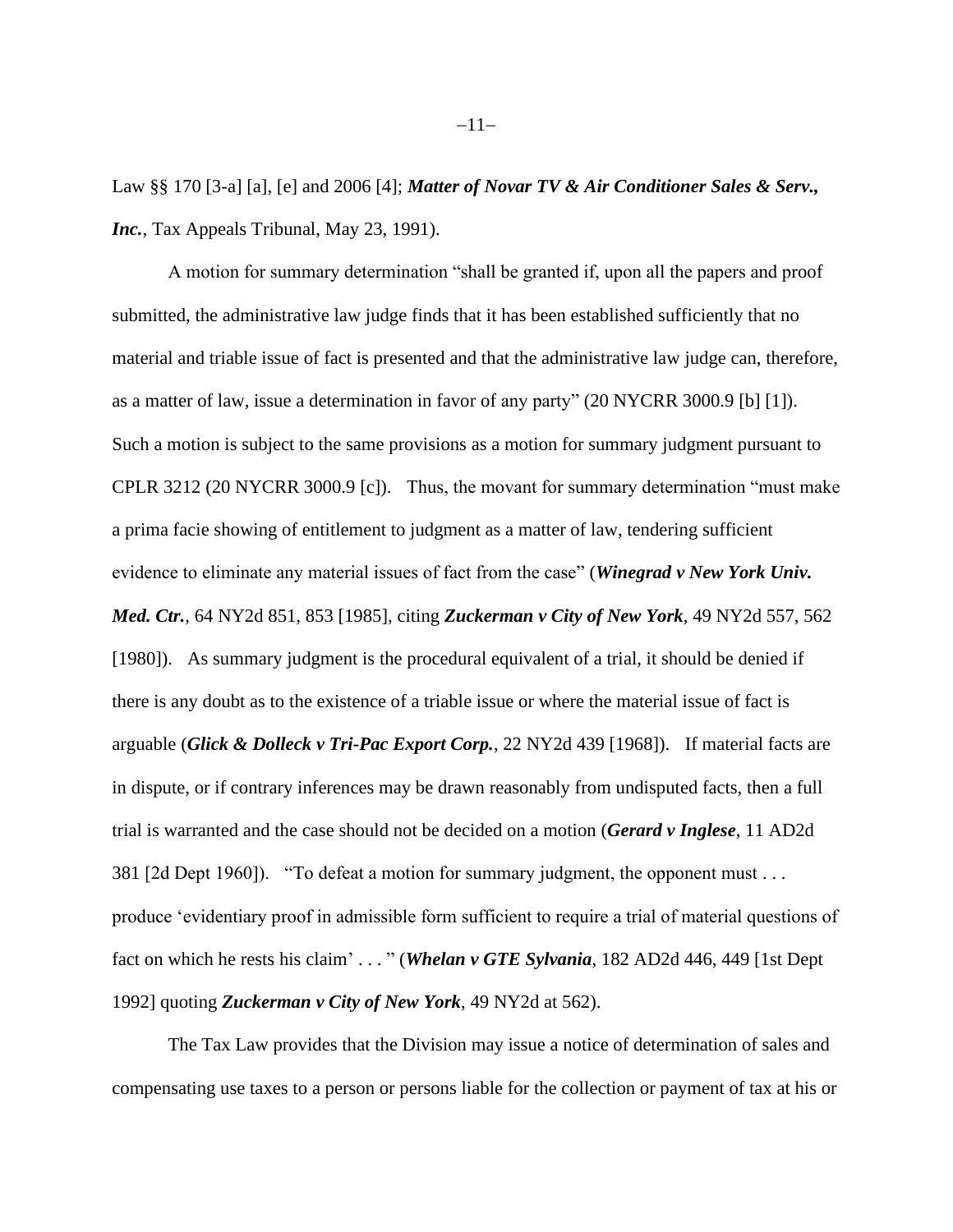her last known address using certified or registered mail [\(Tax Law §§ 1138 \[a\] \[1\]; 1147](http://www.westlaw.com/Link/Document/FullText?findType=L&pubNum=1000144&cite=NYTXS1147&originatingDoc=Ie4dc746aee4011e8bc5b825c4b9add2e&refType=LQ&originationContext=document&vr=3.0&rs=cblt1.0&transitionType=DocumentItem&contextData=(sc.Search)) [a] [1]). The Division is entitled to rely on the address listed on the last return filed with the Division as the last known address, unless the taxpayer has clearly informed the Division of a change of address (*Matter of Garitta*, Tax Appeals Tribunal, February 21, 2017; *Matter of Toomer*, Tax Appeals Tribunal, August 14, 2003; [Tax Law § 1147](http://www.westlaw.com/Link/Document/FullText?findType=L&pubNum=1000144&cite=NYTXS1147&originatingDoc=Ie4dc746aee4011e8bc5b825c4b9add2e&refType=LQ&originationContext=document&vr=3.0&rs=cblt1.0&transitionType=DocumentItem&contextData=(sc.Search)) [a] [1]). With certain exceptions not relevant here, such notice shall be an assessment of the amount due, plus interest and penalties, unless the person files a petition for hearing with the Division of Tax Appeals within 90 days from the date of the mailing of the notice [\(Tax Law § 1138](http://www.westlaw.com/Link/Document/FullText?findType=L&pubNum=1000144&cite=NYTXS1138&originatingDoc=Ie4dc746aee4011e8bc5b825c4b9add2e&refType=LQ&originationContext=document&vr=3.0&rs=cblt1.0&transitionType=DocumentItem&contextData=(sc.Search)) [a] [1]). A person also has the option of commencing an administrative challenge to such notice by filing a request for a conciliation conference with BCMS "if the time to petition for such a hearing has not elapsed" [\(Tax Law § 170](http://www.westlaw.com/Link/Document/FullText?findType=L&pubNum=1000144&cite=NYTXS170&originatingDoc=Ie4dc746aee4011e8bc5b825c4b9add2e&refType=LQ&originationContext=document&vr=3.0&rs=cblt1.0&transitionType=DocumentItem&contextData=(sc.Search)) [3-a] [a]). The statutory time limit for the filing of a petition or a conciliation conference request is strictly enforced (*see e.g. Matter of Am. Woodcraft, Inc.* Tax Appeals Tribunal, May 15, 2003 [petition filed one day late dismissed]. The Division of Tax Appeals lacks jurisdiction to consider the merits of a late filed protest (*see e.g. Matter of Garitta*).

Where, as here, the timeliness of a taxpayer's protest is in question, the initial inquiry is whether the Division has met its burden of demonstrating proper mailing of the relevant statutory notice (*see Matter of Katz*, Tax Appeals Tribunal, November 14, 1991). A statutory notice is mailed when it is delivered into the custody of the USPS (*Matter of Air Flex Custom Furniture*, Tax Appeals Tribunal, November 25, 1992). This means that the Division must show proof of a standard mailing procedure and that such procedure was followed in the particular instance in question (*see Matter of New York City Billionaires Constr. Corp.*, Tax Appeals Tribunal, October 20, 2011; *Matter of Katz*). The Division may meet its burden by producing affidavits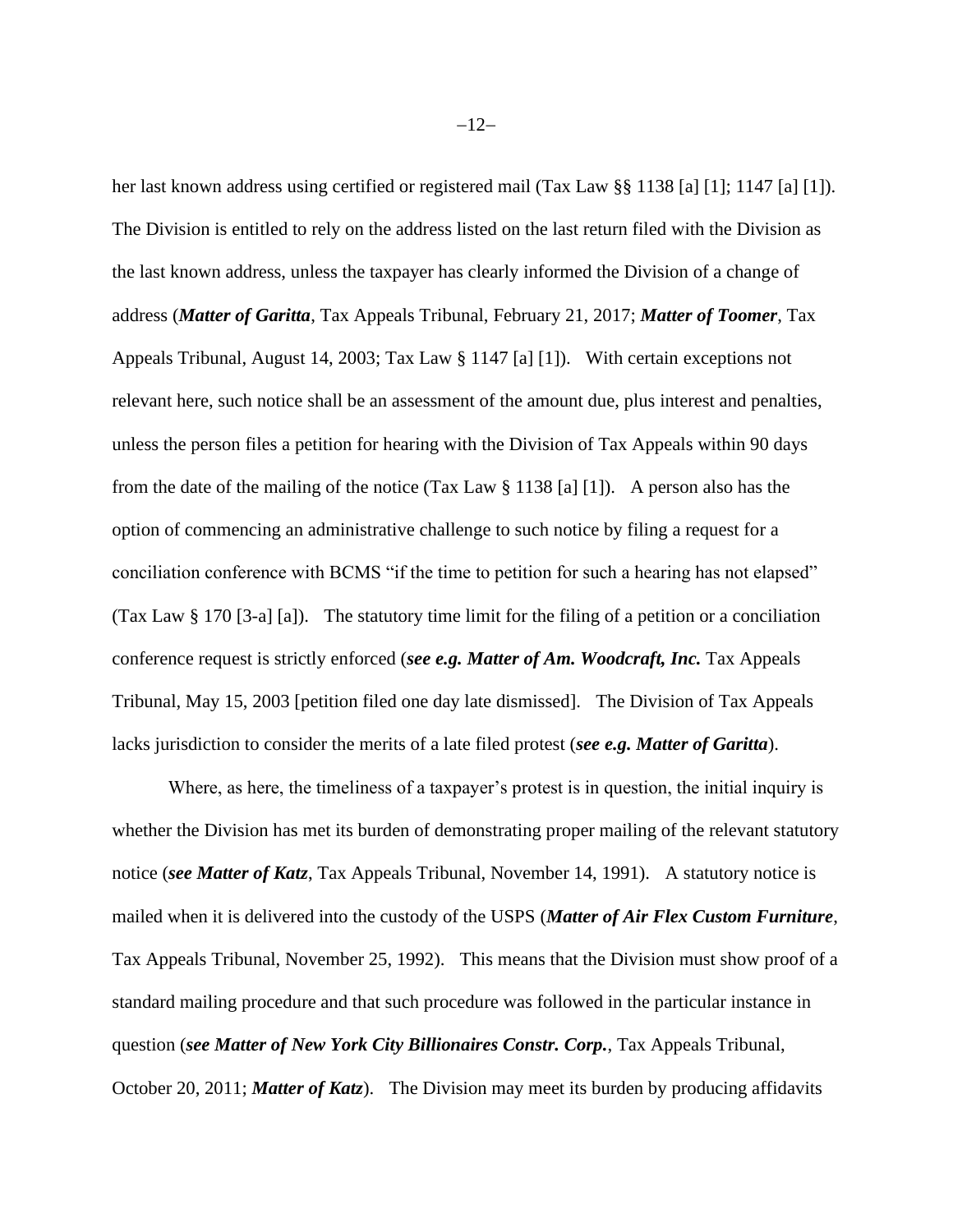from individuals with the requisite knowledge of mailing procedures and a properly completed CMR (*see e.g. Matter of Balan*, Tax Appeals Tribunal, October 27, 2016; *Matter of Western Aries Constr., LLC* Tax Appeals Tribunal, March 3, 2011).

We find that the Division has established the existence of a standard mailing procedure through the affidavits of Ms. Picard and Mr. Ramundo, Division employees involved in and possessing knowledge of the process of generating and issuing notices of determination during the period at issue. We also find that the CMR was properly completed and, together with proof of the Division's standard mailing procedure, constitutes highly probative evidence of both the fact and date of mailing of the subject notices (*see Matter of Chin*, Tax Appeals Tribunal, December 3, 2015). Specifically, the CMR lists the certified mail control number corresponding to each notice's cover sheet, petitioner's name and address, an assessment ID corresponding to each notice, a dated postmark on each page and the initials of the postal employee accepting the articles of mail listed on the CMR. According to the CMR, there was a total of 312 items delivered into the possession of the USPS on January 5, 2017, as evidenced by the fact that the postal employee who received the CMR and associated certified articles handwrote "312" on the last page and initialed the page. Further, the address listed for petitioner on the mailing cover sheets and CMR entries is the same as the address listed on petitioner's 2015 filed New York State income tax return. This satisfies the last known address requirement in [Tax Law § 1138](http://www.westlaw.com/Link/Document/FullText?findType=L&pubNum=1000144&cite=NYTXS1138&originatingDoc=Ie4dc746aee4011e8bc5b825c4b9add2e&refType=LQ&originationContext=document&vr=3.0&rs=cblt1.0&transitionType=DocumentItem&contextData=(sc.Search)) (a) (1).

Thus, we agree with the determination of the Administrative Law Judge that the Division has, through its moving papers, demonstrated proper mailing of the notices at issue, which, absent contrary evidence, raises a presumption of receipt by petitioner (*see* [Tax Law § 1147](http://www.westlaw.com/Link/Document/FullText?findType=L&pubNum=1000144&cite=NYTXS1147&originatingDoc=Ie4dc746aee4011e8bc5b825c4b9add2e&refType=LQ&originationContext=document&vr=3.0&rs=cblt1.0&transitionType=DocumentItem&contextData=(sc.Search)) [a]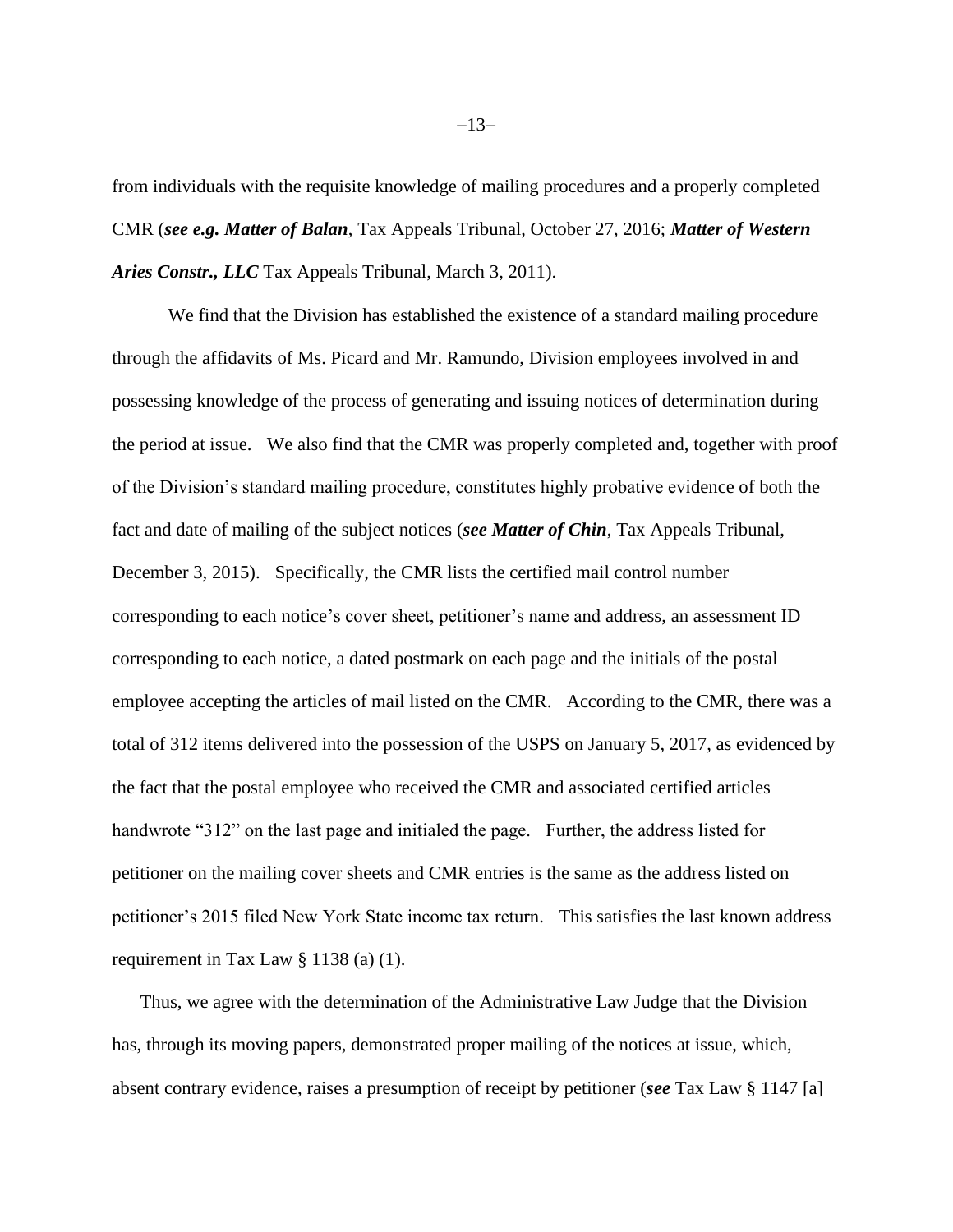[1]; *Matter of Ruggerite, Inc. v State Tax Commn., Dept. of Taxation & Fin., of State of N.Y.*, 97 AD2d 634 [3d Dept 1983], *affd* 64 NY2d 688 [1984]; *Matter of Kayumi*, Tax Appeals Tribunal, June 27, 2019). Petitioner is entitled to rebut that presumption by demonstrating that the standard mailing procedure was not followed or that the procedure was performed so carelessly that it would be unreasonable to assume that the notice was mailed (*see Matter of T.J. Gulf, Inc. v New York State Tax Commn.*, 124 AD2d 314, 315 [3d Dept 1986]). Testimony that amounts to no more than a mere denial of receipt is insufficient to rebut the presumption of receipt *(id.)*. Further, unsubstantiated allegations or assertions are insufficient to raise an issue of fact in response to a motion for summary determination *(see Zuckerman v City of New York,*  citing *Alford & Swift v Muller Constr. Co.*, 46 NY2d 276, 281-282 [1978]; *American Cars 'R' Us, Inc. v Chu*, 147 AD2d 797, 799 [3d Dept 1989]; *Matter of Azzato*, Tax Appeals Tribunal, May 19, 2011).

Petitioner in this proceeding did not contend that the notices were improperly addressed or that her address is different than the address listed on her 2015 return. Further, petitioner did not allege any specific inadequacies with the Division's standard mailing procedure, nor did she demonstrate any deviation from that mailing procedure in this specific case. Instead, petitioner submitted a sworn affidavit in which she denied receipt or knowledge of the notices until copies were provided on August 1, 2017 by the legal representatives of the company for which she allegedly was a responsible officer. Also, in support of her allegation, petitioner submitted portions of the USPS Domestic Mail Manual related to delivery status and tracking information for certified mailings and an attorney affirmation detailing the steps followed to obtain USPS tracking information for the subject notices. Petitioner's attorney obtained and submitted a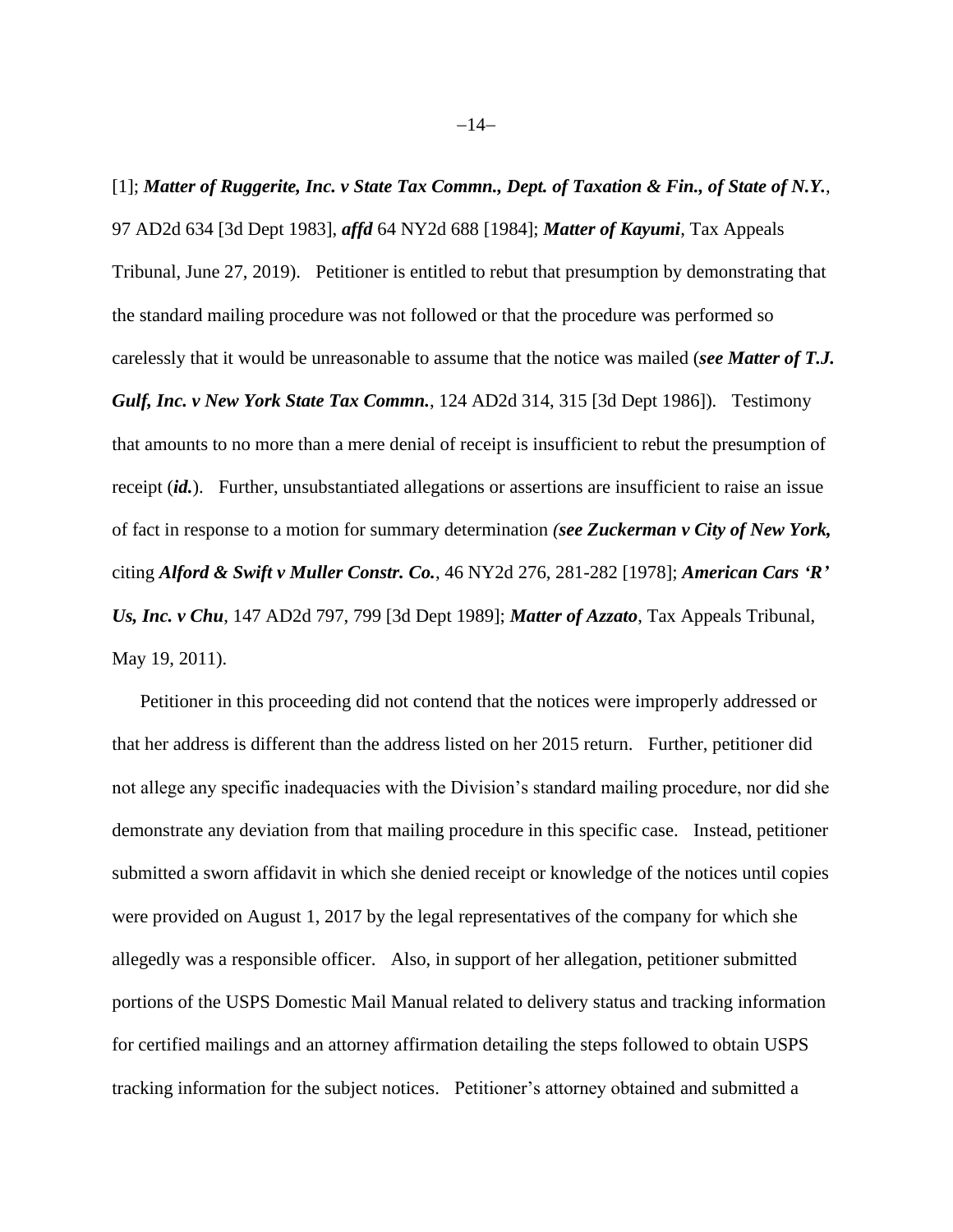document entitled "USPS Tracking" from the USPS website using the certified control number assigned to each of the notices mailed to petitioner. For each certified control number, the USPS tracking information indicates: This tracking sheet states:

"Label created, not yet in system.

A status update is not yet available on your package. It will be available when the shipper provides an update or the package is delivered to USPS. Check back soon."

In addition to obtaining the track and confirm information from the USPS website, petitioner's attorney also requested tracking information for the two notices by calling the USPS customer care center and using its automated telephone tracking system. Petitioner alleges that the automated telephone tracking system advised that: "More information will be available when the US Postal Service actually receives the package  $\dots$ ".<sup>1</sup> Petitioner contends that this evidence, along with petitioner's affidavit of nonreceipt, raises material and triable issues of fact as to whether the notices were properly mailed by the Division and received by petitioner.

In response, the Division contends that it provided uncontroverted evidence that it delivered the notices to the USPS on January 5, 2017. The Division maintains that the tracking information obtained from the USPS website is not evidence of the Division's failure to deliver the notices to the USPS, but a function of the timing of petitioner's request for tracking information. The Division argues that USPS policy published on its website indicates that

<sup>1</sup> Petitioner has also submitted USPS tracking information for two unrelated notices sent by the Division to petitioner in October 2017. The tracking information includes a detailed tracking history of the two notices and indicates that they were delivered to petitioner's address. The information was submitted to demonstrate that USPS tracking information confirmed delivery for other notices that the Division mailed to petitioner. While the tracking information for those other notices might be relevant as to USPS policy on the retention and availability of tracking information, generally, we do not believe it has probative value in determining whether the subject notices here were properly mailed on January 5, 2017 or received by petitioner.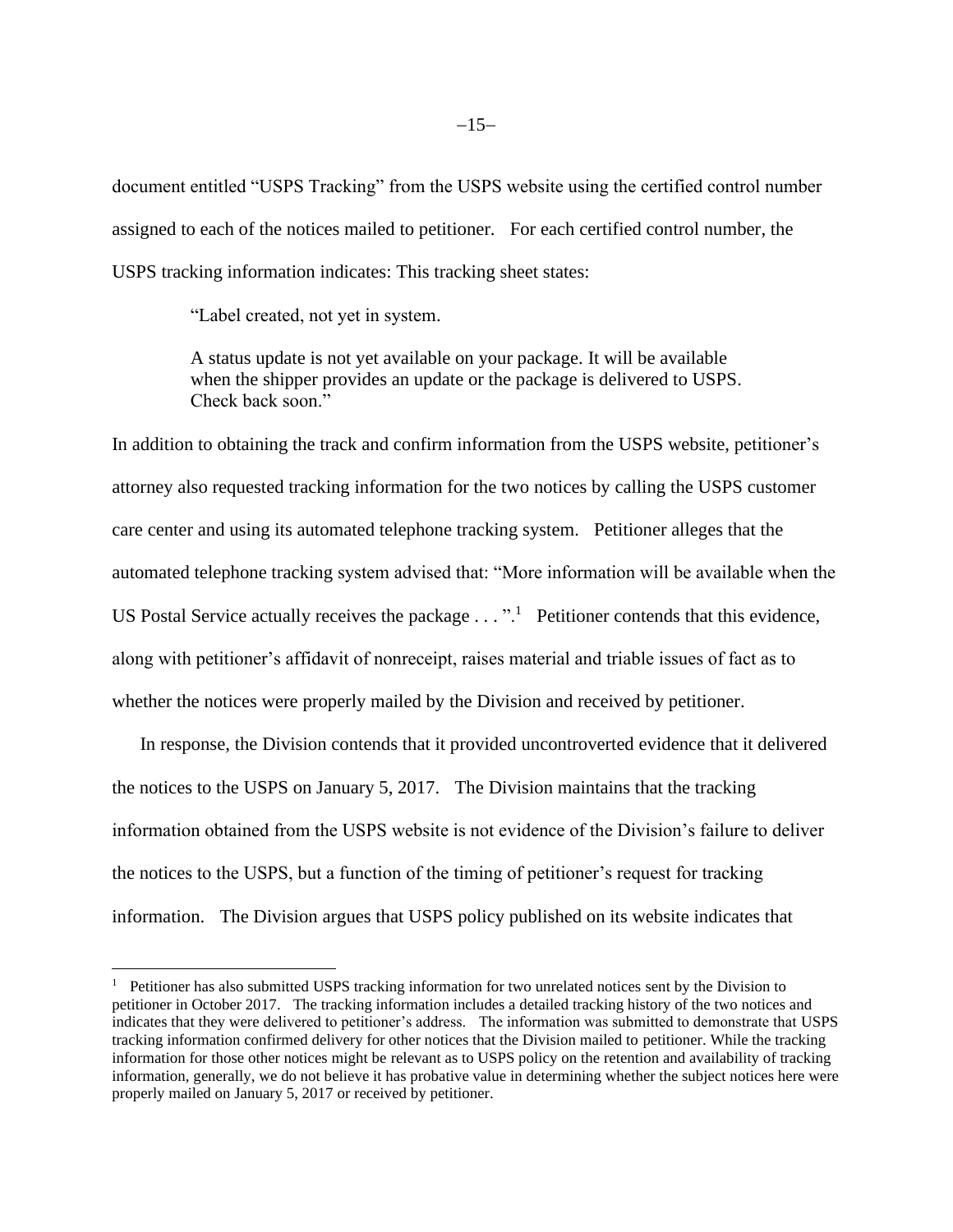tracking information for certified and registered mail is maintained for only a period of two years. The Division asserts that petitioner generated the tracking information for the notices more than two years after the notices were issued and, thus, tracking information for the certified control numbers associated with the notices was no longer maintained. The Division argues that absent additional particularized information from the USPS, it is unknown whether, and unlikely that, this tracking information is relevant to the certified control numbers associated with the notices at issue. It asserts that questionable tracking information cannot raise a material doubt as to whether the notices were properly mailed when, as is the case here, a USPS employee certifies on the relevant mail log that they were received.

In granting the Division's motion, the Administrative Law Judge determined that petitioner failed to produce evidence to establish a material issue of fact to contest the Division's mailing of the notices. She found that no evidentiary foundation had been provided regarding the input of information that is set forth on the USPS tracking information printout and, thus, gave no weight to the tracking information submitted by petitioner. In addition, she concluded that USPS certified control numbers can be used more than once, and that petitioner failed to submit any information regarding the use of certified control numbers by the USPS or an explanation from the USPS on the meaning of the tracking information obtained from its website.

When making determinations about the admissibility of evidence, we are guided by the provisions of the State Administrative Procedures Act, which provide that agencies need not observe the rules of evidence observed by courts (*State Administrative Procedures Act* § 306 [1]). Further, the Tax Appeals Tribunal Rules of Practice and Procedure provide that "[t]technical rules of evidence will be disregarded to the extent permitted by the decisions of the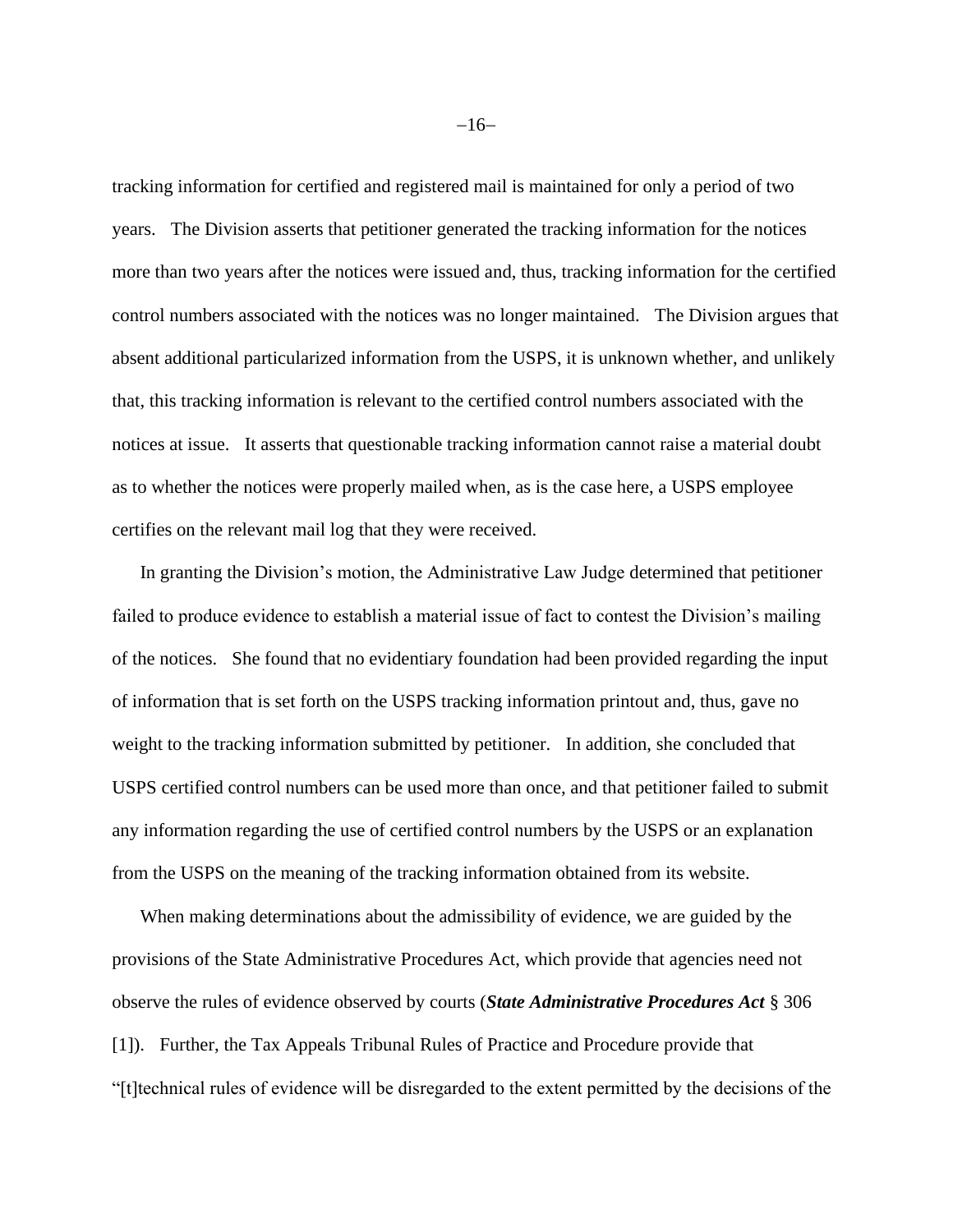courts of the State, provided the evidence offered appears to be relevant and material to the issues" (20 NYCRR 3000.15 [d] [1]). We observe that the US Tax Court has permitted the introduction of tracking information evidence obtained from the USPS website and the Internal Revenue Service (IRS) has used such tracking information as proof of proper mailing of a notice to a federal taxpayer (*see Kaebel v Commr*, 113 TCM 1162 [2017] [IRS settlement officer reviewed the tracking information for the mail corresponding to the certified mail article numbers on the notice of deficiency and verified through USPS website tracking that the article of mail was reported delivered].<sup>2</sup> The Tax Court has held that government websites are selfauthenticating if government sponsorship can be verified by visiting the site (*see Cave Buttes, LLC v Commr*, 147 TC 338, 362 [2016]) and the postal service has been found to be an independent establishment of the executive branch of the Government of the United States (*see Dolan v United States Postal Service*, 546 US 481, 483-84 [2006]).

For the purposes of opposing the motion for summary determination, we find that petitioner has provided sufficient information to assure the Tribunal of the authenticity of the tracking information obtained from the USPS website and, therefore, we find that the tracking information constitutes "evidentiary proof in admissible form" (*[Whelan v GTE Sylvania](http://www.westlaw.com/Link/Document/FullText?findType=Y&serNum=1992073577&pubNum=0000155&originatingDoc=Ie4dc746aee4011e8bc5b825c4b9add2e&refType=RP&fi=co_pp_sp_155_449&originationContext=document&vr=3.0&rs=cblt1.0&transitionType=DocumentItem&contextData=(sc.Search)#co_pp_sp_155_449)* 182 AD2d [at 449;](http://www.westlaw.com/Link/Document/FullText?findType=Y&serNum=1992073577&pubNum=0000155&originatingDoc=Ie4dc746aee4011e8bc5b825c4b9add2e&refType=RP&fi=co_pp_sp_155_449&originationContext=document&vr=3.0&rs=cblt1.0&transitionType=DocumentItem&contextData=(sc.Search)#co_pp_sp_155_449) *see Matter of Gilmartin v Tax Appeals Trib.*, [31 AD3d 1008 \[3d](https://1.next.westlaw.com/Link/Document/FullText?findType=Y&serNum=2009592181&pubNum=0000602&originatingDoc=NAA38D1F0883E11D8A8ACD145B11214D7&refType=RP&originationContext=notesOfDecisions&contextData=%28sc.Category%29&transitionType=NotesOfDecisionItem) Dept 2006] [lack of authentication of IRS documents that were clearly relevant and material to establish taxpayer's deficiencies in payment of state income tax did not prevent their consideration in administrative deficiency proceeding]).

<sup>&</sup>lt;sup>2</sup> Note, footnote six where the Court observed that USPS tracking system stores certified mail records for up to two years.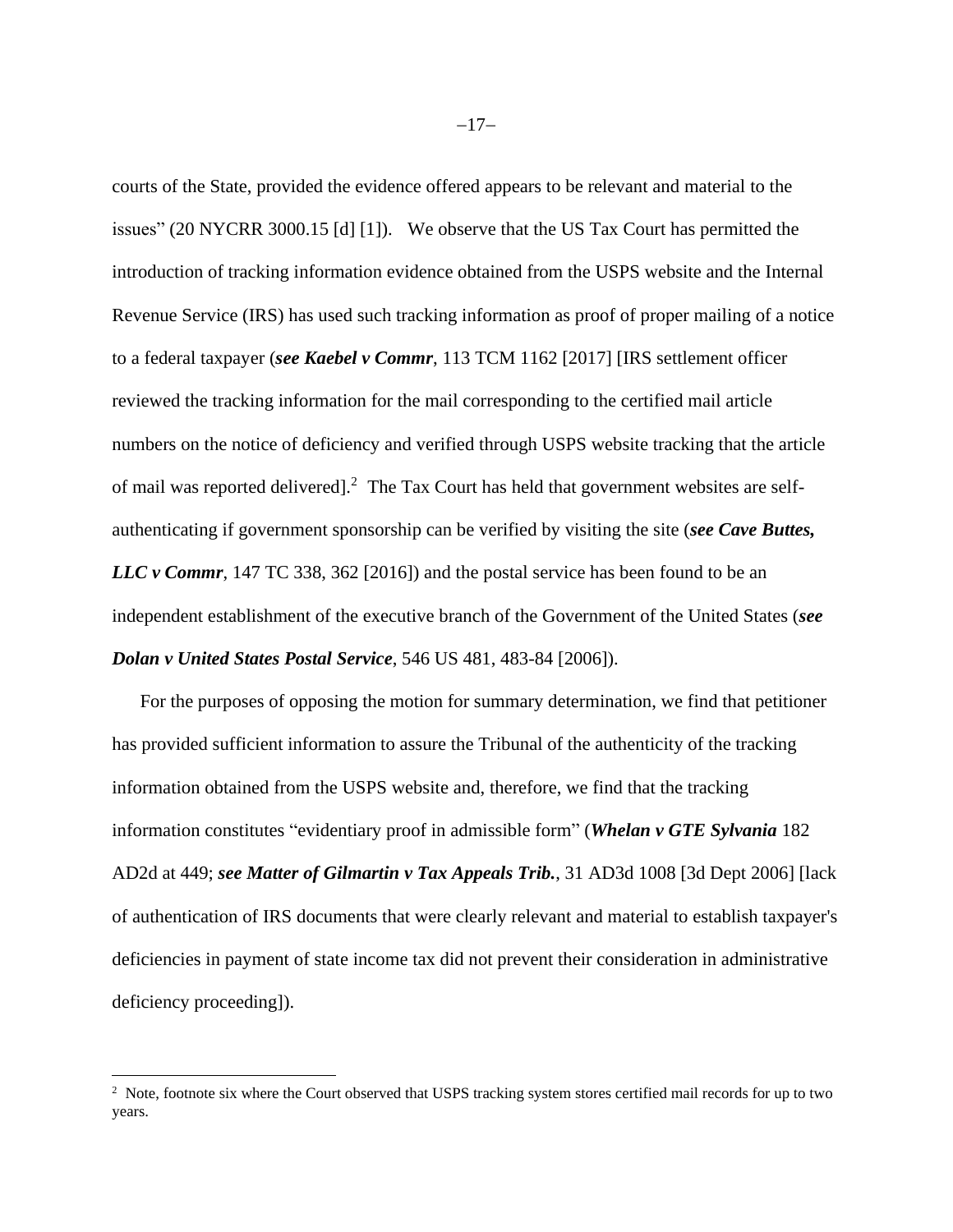The more pertinent question here is whether petitioner's evidence is relevant and sufficiently probative to raise a material and triable issue of fact that would tend to rebut the presumption of receipt and require a hearing. For the following reasons, we answer that question in the affirmative and remand this matter to the Administrative Law Judge for further proceedings as ordered below.

This is not the first time that USPS tracking information has been presented by a taxpayer in a Tax Appeals proceeding. Most recently, in *Matter of Oberlander* (Tax Appeals Tribunal, August 24, 2020), a personal income tax proceeding, the petitioner had submitted two USPS tracking print outs to demonstrate that the Division's notices were improperly addressed to him and his representative. The tracking information indicated that delivery of the notice addressed to petitioner's representative was attempted but undeliverable; it was eventually returned to the original sender in Albany, New York. The tracking information for the notice addressed to petitioner indicated that the certified mail item was returned to the original sender. We determined that the notices were properly mailed to the last known address for both petitioner and his representative and, as such, the tracking information did not raise a material issue of fact since actual receipt of the notices was unnecessary for purposes of the personal income tax statutory scheme (*see Matter of Olshanetskiy*, Tax Appeals Tribunal, February 28, 2019).

In *Matter of Ahmed* (Tax Appeals Tribunal, April 10, 2018), the Tribunal considered USPS tracking information for two notices of determination: one addressed to the petitioner that demonstrated the notice was offered for delivery and refused; the other addressed to the petitioner's representative that demonstrated that the notice was offered for delivery but was unclaimed. In denying petitioner's exception, we noted that a properly mailed notice may be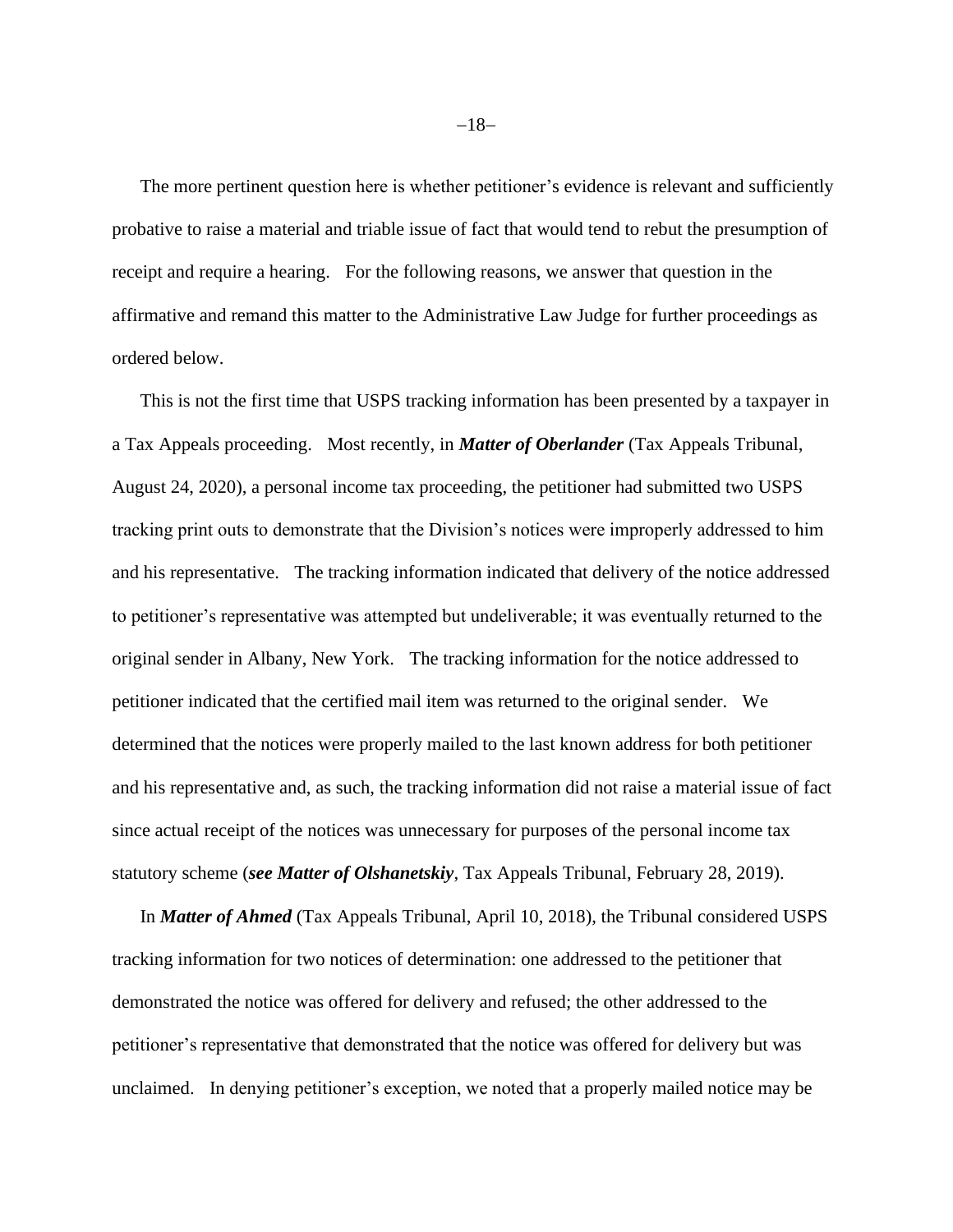deemed constructively received and evidence of actual non-receipt would, therefore, be insufficient to rebut the presumption. We determined that the tracking information pertaining to both notices indicated constructive receipt and was thus insufficient to raise an issue of material fact.

In *Matter of Ahmed* (Tax Appeals Tribunal, June 29, 2017), the petitioner submitted an undated one-page printout entitled "USPS Tracking" that stated, "[t]he Postal Service could not locate the tracking information for your request. Please verify your tracking number and try again later." The Tribunal determined that, as the tracking information merely indicated that no delivery information was available, it did not support petitioner's allegation that the Division failed to mail the notice to the correct address and thus did not raise a material issue of fact regarding the Division's mailing.

In each of the proceedings noted above, we considered the tracking information to determine its relevancy and materiality in the context of the specific proceeding. In the present proceeding, the Division, as the movant, bore the burden of tendering sufficient evidence to eliminate any material issues of fact from the case (*Winegrad v New York Univ. Med. Ctr.*). The Division submitted evidence to establish the proper mailing of the notices including documentary evidence of receipt by the postal service. The Division, however, did not provide any direct or conclusive evidence of receipt of the notices by petitioner, instead relying on the presumption of receipt drawn from the proof of mailing. In contrast to the tracking information in the proceedings noted above, the USPS tracking information submitted here indicates that the notices with those certified control numbers were not delivered to the postal service and, as such, calls into question the handling of the notices after they were received by the post office, and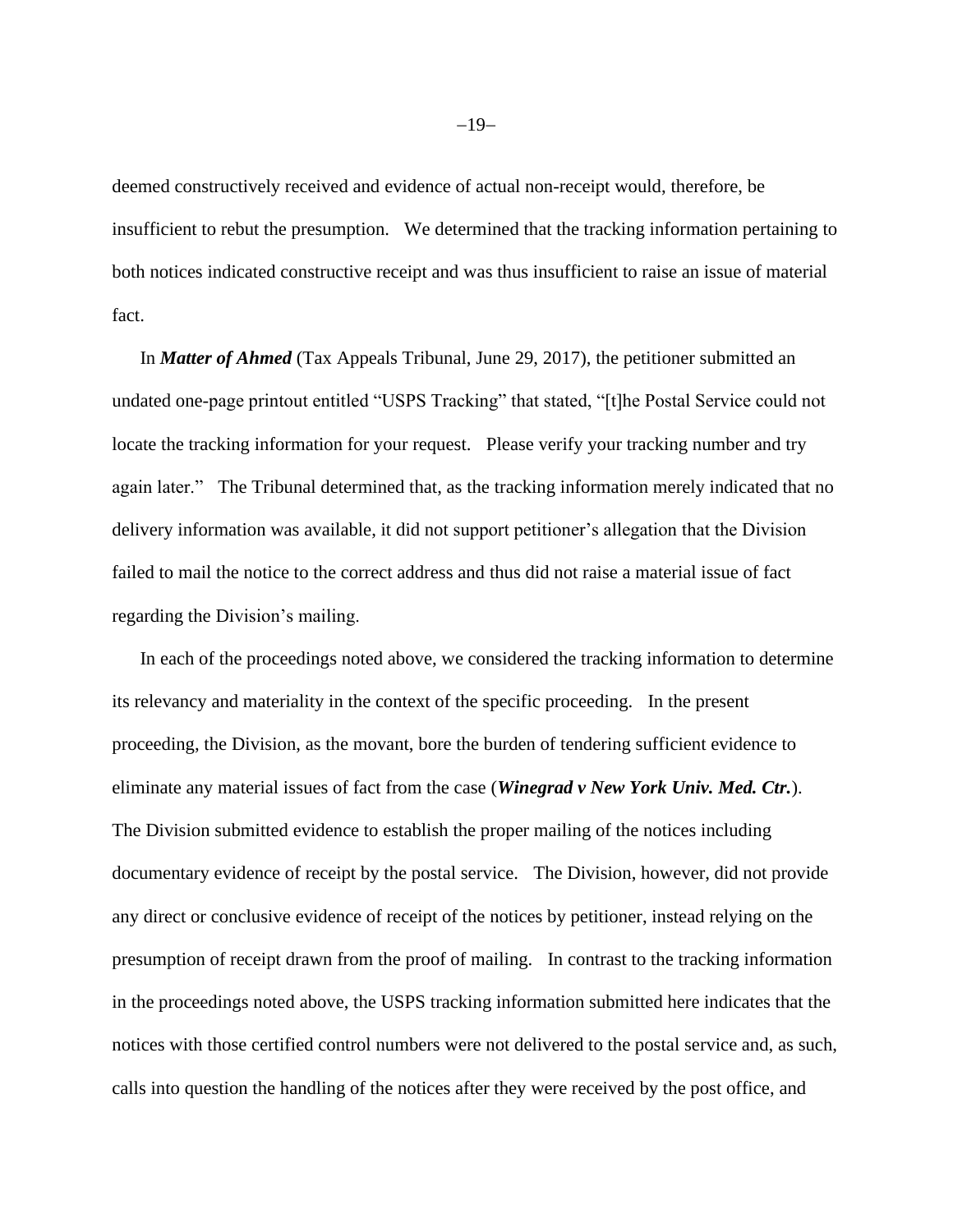also raises a question as to whether the notices were received by petitioner as required by the Tax Law (*see Matter of Ruggerite, Inc. v State Tax Commn.*, 64 NY2d 688, 689 [1984] [receipt is part of the procedural equation in sales tax cases]). Evidence tending to show that the postal service failed to deliver the notices or follow its own regulations would serve to rebut the presumption of receipt and is, therefore, evidence that is material in this proceeding (*Matter of T.J. Gulf, Inc*., citing *Matter of Ruggerite, Inc. v State Tax Commn., Dept. of Taxation & Fin., of State of N.Y.* [presumption was rebutted where notice was returned to the Division as unclaimed, and taxpayer showed that post office failed to follow its own regulations]).

We also find that the tracking information, along with petitioner's other evidence, is sufficiently probative to raise an issue of fact in opposition to the Division's motion. Summary judgment is inappropriate in any case where there are material issues of fact in dispute or where more than one conclusion may be drawn from the established facts (*Friends of Thayer Lake, LLC v Brown*, 27 NY3d 1039, 1043 [2016]). The Division alleges that the USPS tracking information is questionable because it was obtained more than two years after the notices were mailed. It also alleges that the tracking information may not relate to the subject notices because certified control numbers can be used more than once. The Division, however, failed to counter petitioner's tracking information evidence with evidence of its own regarding the USPS record retention policy and whether that policy would have impacted the tracking information for these notices.<sup>3</sup> Further, we find no evidence in the record to support the conclusion below that

<sup>&</sup>lt;sup>3</sup> Notwithstanding our conclusion here, we observe that the Tax Court has determined that the USPS maintains tracking information for certified and registered mail for only up to two years (*see e.g. Knudsen v Commr*, 109 TCM 1374 [2015] [noting that the USPS "Track and Confirm" search information goes back only two years]; *Garrett v Commr*, 112 TCM 343 [2016] [noting that a "Help" article at the USPS.com website states that records for certified mail service are stored in the tracking system for up to two years.]; *Ertelt v Commr*, 113 TCM 1182 [2017]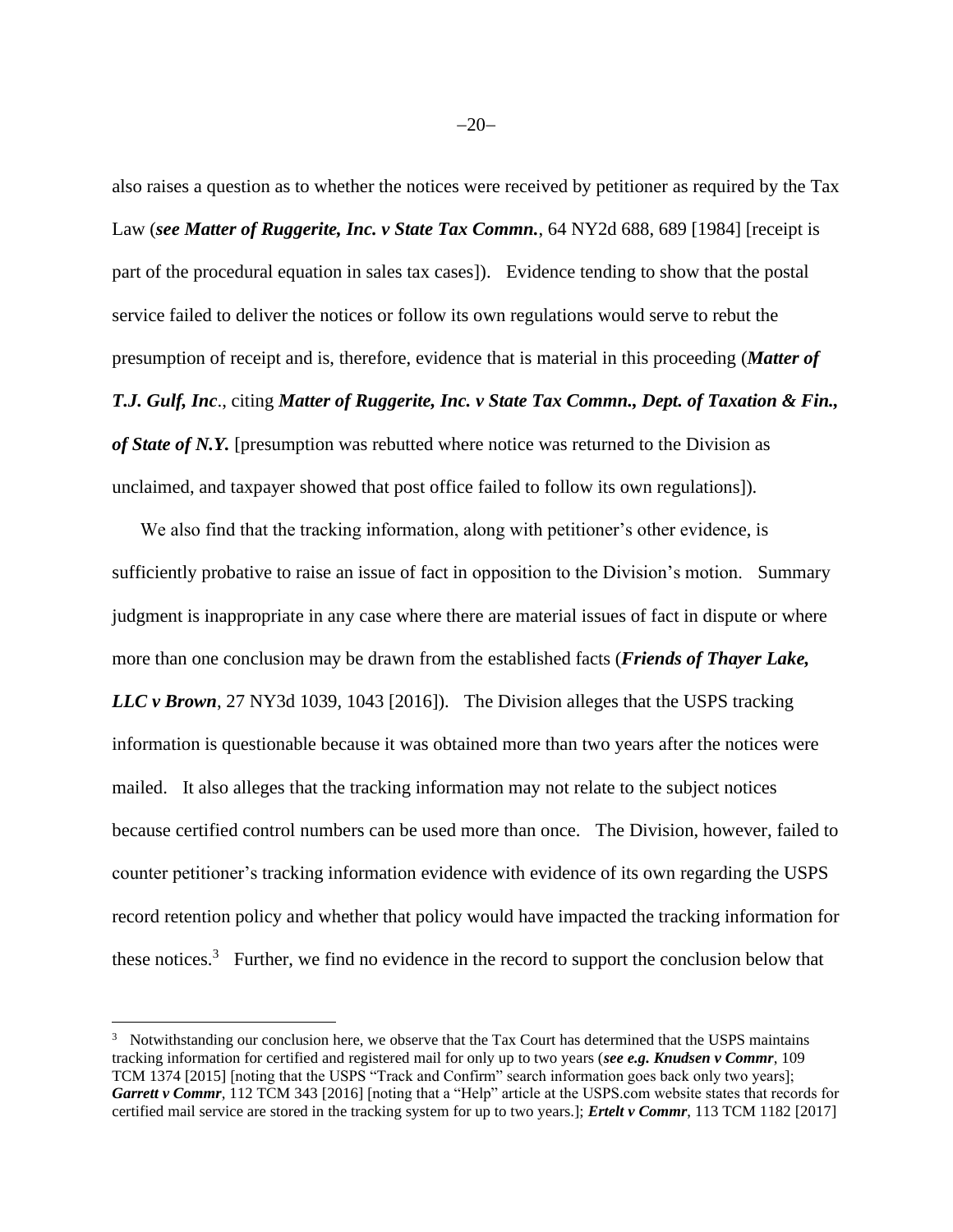the USPS certified control numbers pertaining to the subject notices may have been used more than once and, without such evidence, we decline to draw that inference in order to explain the tracking results (*see Hall v Queensbury Union Free Sch. Dist***.**, 147 AD3d 1249, 1250 [3d Dept 2017] [at summary judgment stage, nonmoving party is afforded the benefit of every reasonable inference]).

Upon a motion such as this, the facts presented must be viewed "in the light most favorable to the non-moving party" (*Matter of New York City Asbestos Litig.*, 33 NY3d 20, 25-26 [2019] [internal quotes omitted]; *Matter of Guffin*, Tax Appeals Tribunal, September 18, 2014 [citations omitted]). It is not for the Tribunal "to resolve issues of fact or determine matters of credibility but merely to determine whether such issues exist" (*Daliendo v Johnson*, 147 AD2d 312 [2d Dept 1989]; *Matter of United Water of New York, Inc.*, Tax Appeals Tribunal, April 1, 2004). The Division's motion is not a substitute for a hearing. Based on the totality of the evidence in the record, petitioner has raised material factual issues as to her receipt of the notices. We conclude, therefore, that an evidentiary hearing on the issue of timeliness should be conducted in order to resolve this controversy. The USPS tracking information submitted by petitioner will not necessarily preclude a decision in favor of the Division at the hearing. The ultimate decision on that issue will depend on the credibility and persuasiveness of what petitioner and the Division offer into evidence.

Therefore, we remand this matter to the Administrative Law Judge for an evidentiary hearing to be held and a determination issued, as expeditiously as possible, on the issue of

<sup>[</sup>after trial, undated screenshots of tracking information on USPS website not properly authenticated without showing that the tracking information was not expired].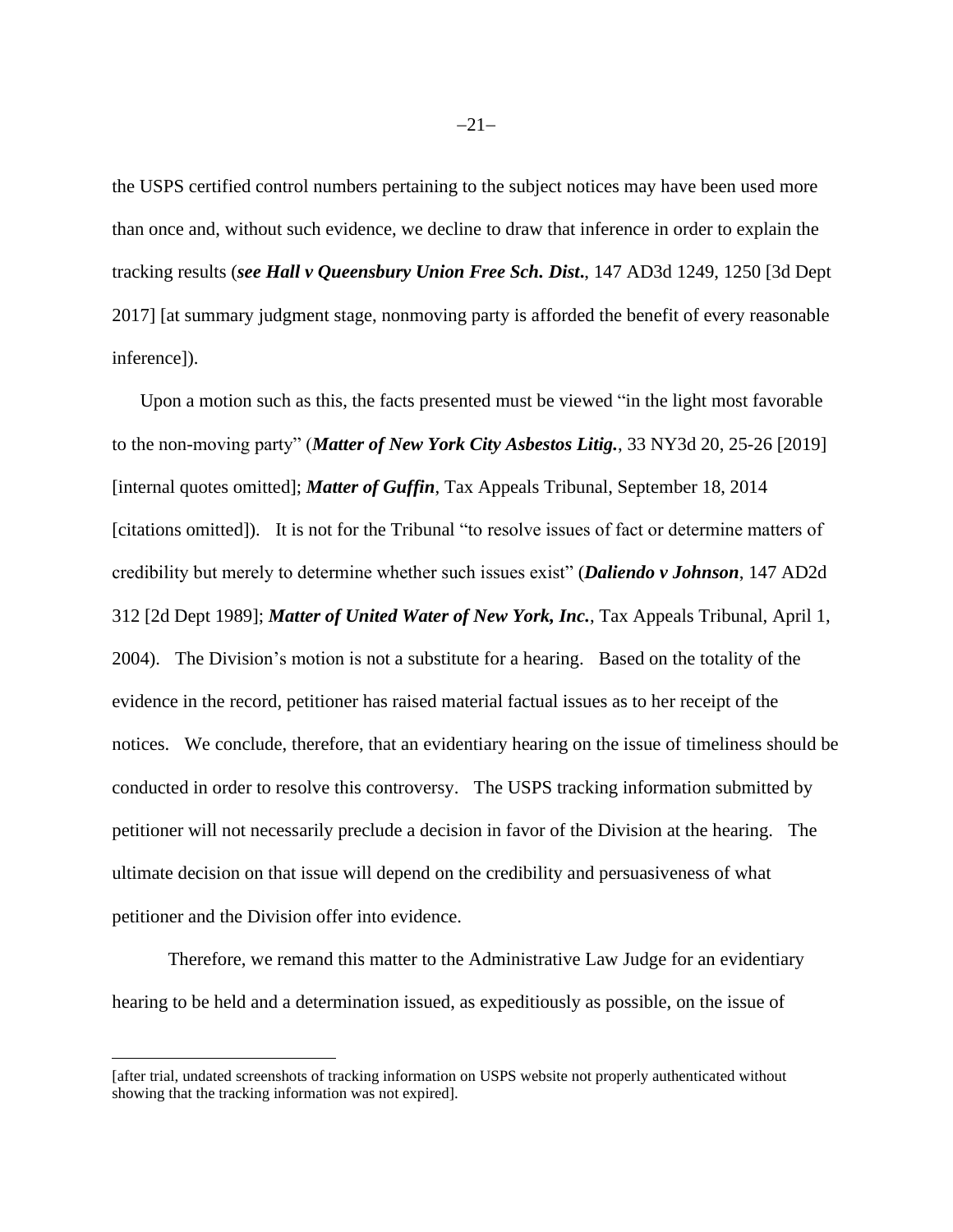timeliness. In this hearing, the parties are requested to address the USPS tracking information and the USPS regulations and policies with regard to the retention of tracking information and the use of certified control numbers during the period at issue.

This Tribunal will not retain jurisdiction over this matter on remand. If either party wishes to take exception to the determination issued by the Administrative Law Judge on remand, they may do so by filing a timely exception thereto.